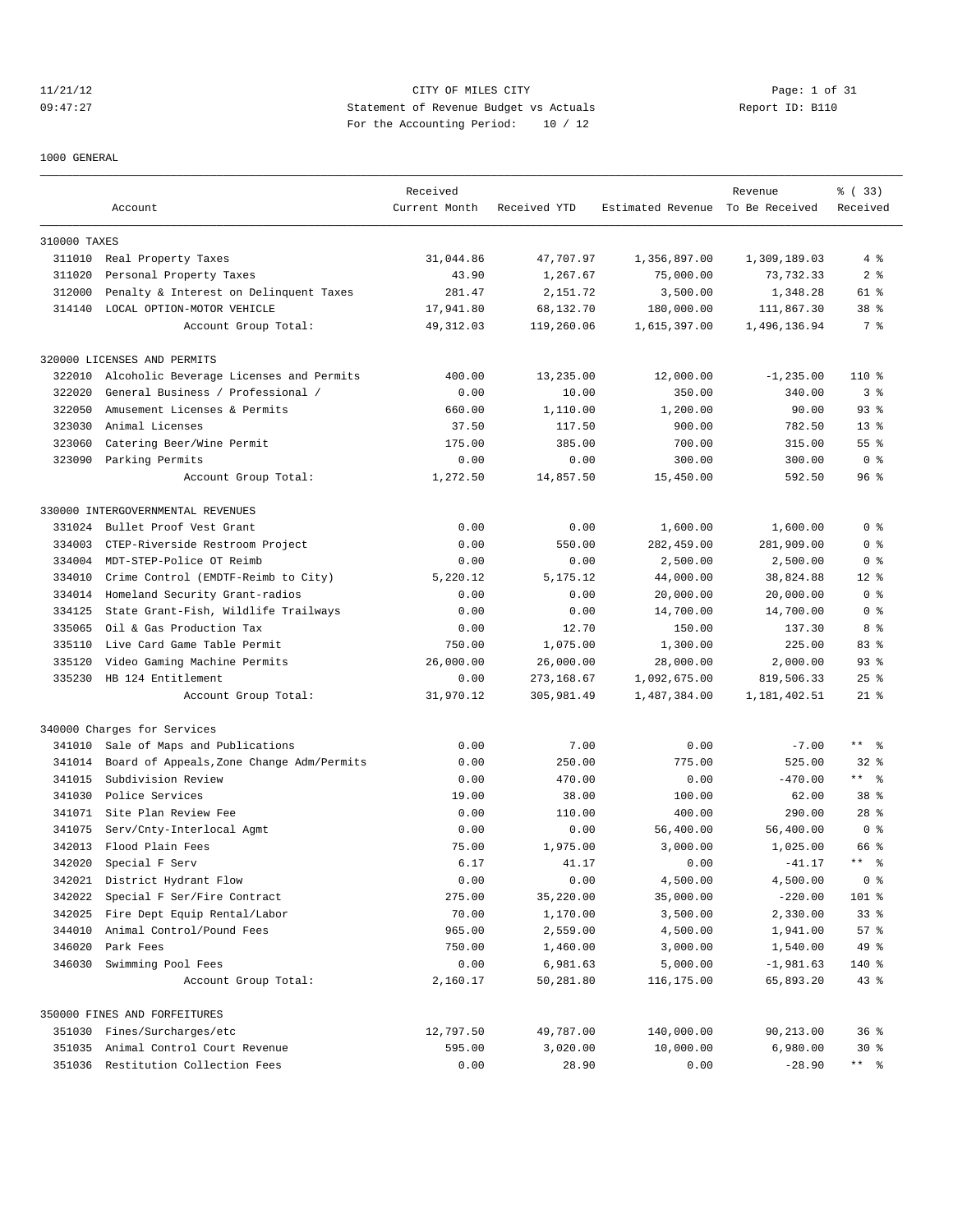# 11/21/12 CITY OF MILES CITY Page: 2 of 31 09:47:27 Statement of Revenue Budget vs Actuals Report ID: B110 For the Accounting Period: 10 / 12

### 1000 GENERAL

|        |                                   | Received      |              |                   | Revenue        | % (33)          |
|--------|-----------------------------------|---------------|--------------|-------------------|----------------|-----------------|
|        | Account                           | Current Month | Received YTD | Estimated Revenue | To Be Received | Received        |
|        | Account Group Total:              | 13,392.50     | 52,835.90    | 150,000.00        | 97,164.10      | 35 <sup>8</sup> |
|        | 360000 MISCELLANEOUS REVENUE      |               |              |                   |                |                 |
| 361005 | MidRivers Franchise Fees          | 22, 110.35    | 42,667.62    | 82,000.00         | 39, 332.38     | $52$ $%$        |
| 361010 | Land Rental                       | 100.00        | 10,583.99    | 22,000.00         | 11,416.01      | $48*$           |
| 361020 | Building Rentals                  | 1,349.99      | 5,399.96     | 16,000.00         | 10,600.04      | $34$ $%$        |
| 362020 | MISC REVENUE                      | 4,249.14      | 5,288.87     | 2,000.00          | $-3, 288.87$   | $264$ %         |
| 362022 | Health Ins-MMIA Emp Benefits Prog | 56,991.21     | $-2, 130.51$ | 0.00              | 2,130.51       | $***$ $ -$      |
| 365000 | Contributions and Donations       | 0.00          | 1,895.00     | 0.00              | $-1.895.00$    | $***$ $ -$      |
| 366040 | Misc.-BHS                         | 0.00          | 0.00         | 800.00            | 800.00         | 0 <sup>8</sup>  |
| 366050 | Sale of Junk/Salvage-PD cars      | $-4, 435.00$  | 135.00       | 0.00              | $-135.00$      | $***$ $ -$      |
|        | Account Group Total:              | 80,365.69     | 63,839.93    | 122,800.00        | 58,960.07      | $52$ $%$        |
|        | 370000 INVESTMENT EARNINGS        |               |              |                   |                |                 |
| 371010 | Investment Earnings               | 122.77        | 734.71       | 2,000.00          | 1,265.29       | 37 <sup>8</sup> |
|        | Account Group Total:              | 122.77        | 734.71       | 2,000.00          | 1,265.29       | 37 <sup>8</sup> |
|        | 380000 OTHER FINANCING SOURCES    |               |              |                   |                |                 |
| 383000 | Interfund Operating Transfer      | 16,258.40     | 98,811.26    | 507,922.00        | 409,110.74     | 19 <sup>°</sup> |
|        | Account Group Total:              | 16,258.40     | 98,811.26    | 507,922.00        | 409,110.74     | 19 <sup>°</sup> |
|        | Fund Total:                       | 194,854.18    | 706,602.65   | 4,017,128.00      | 3, 310, 525.35 | 18 %            |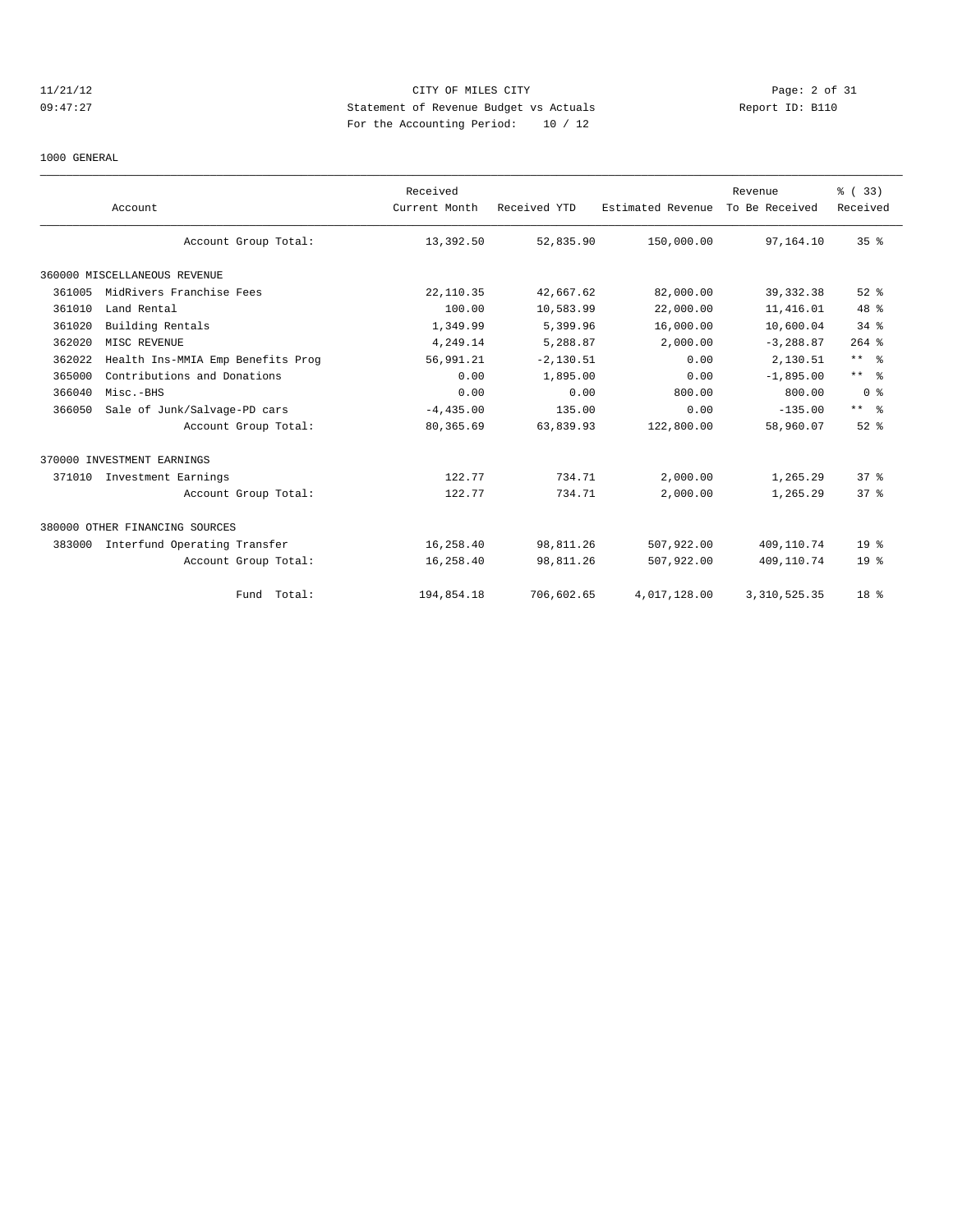# 11/21/12 CITY OF MILES CITY Page: 3 of 31<br>09:47:27 Page: 3 of 31<br>21.12 Statement of Revenue Budget vs Actuals Report ID: B110 09:47:27 Statement of Revenue Budget vs Actuals Report ID: B110 For the Accounting Period: 10 / 12

# 2220 LIBRARY

|        |                                | Received      |              |                   | Revenue        | % (33)          |
|--------|--------------------------------|---------------|--------------|-------------------|----------------|-----------------|
|        | Account                        | Current Month | Received YTD | Estimated Revenue | To Be Received | Received        |
|        | 340000 Charges for Services    |               |              |                   |                |                 |
| 341075 | Serv/Cnty-Interlocal Agmt      | 0.00          | 0.00         | 38,267.00         | 38,267.00      | 0 <sup>8</sup>  |
| 346070 | Library Fees                   | 355.20        | 1,557.75     | 4,000.00          | 2,442.25       | 39 <sup>8</sup> |
| 346074 | Book Sales                     | 99.35         | 197.80       | 400.00            | 202.20         | 49 %            |
|        | Account Group Total:           | 454.55        | 1,755.55     | 42,667.00         | 40,911.45      | 4%              |
|        | 360000 MISCELLANEOUS REVENUE   |               |              |                   |                |                 |
| 365000 | Contributions and Donations    | 0.00          | 0.00         | 20,000.00         | 20,000.00      | 0 <sup>8</sup>  |
|        | Account Group Total:           | 0.00          | 0.00         | 20,000.00         | 20,000.00      | 0 <sup>8</sup>  |
|        | 380000 OTHER FINANCING SOURCES |               |              |                   |                |                 |
| 383000 | Interfund Operating Transfer   | 23,160.66     | 92,642.64    | 277,928.00        | 185,285.36     | 33 <sup>8</sup> |
|        | Account Group Total:           | 23,160.66     | 92,642.64    | 277,928.00        | 185, 285.36    | 33 <sup>8</sup> |
|        | Fund Total:                    | 23,615.21     | 94,398.19    | 340,595.00        | 246,196.81     | $28$ %          |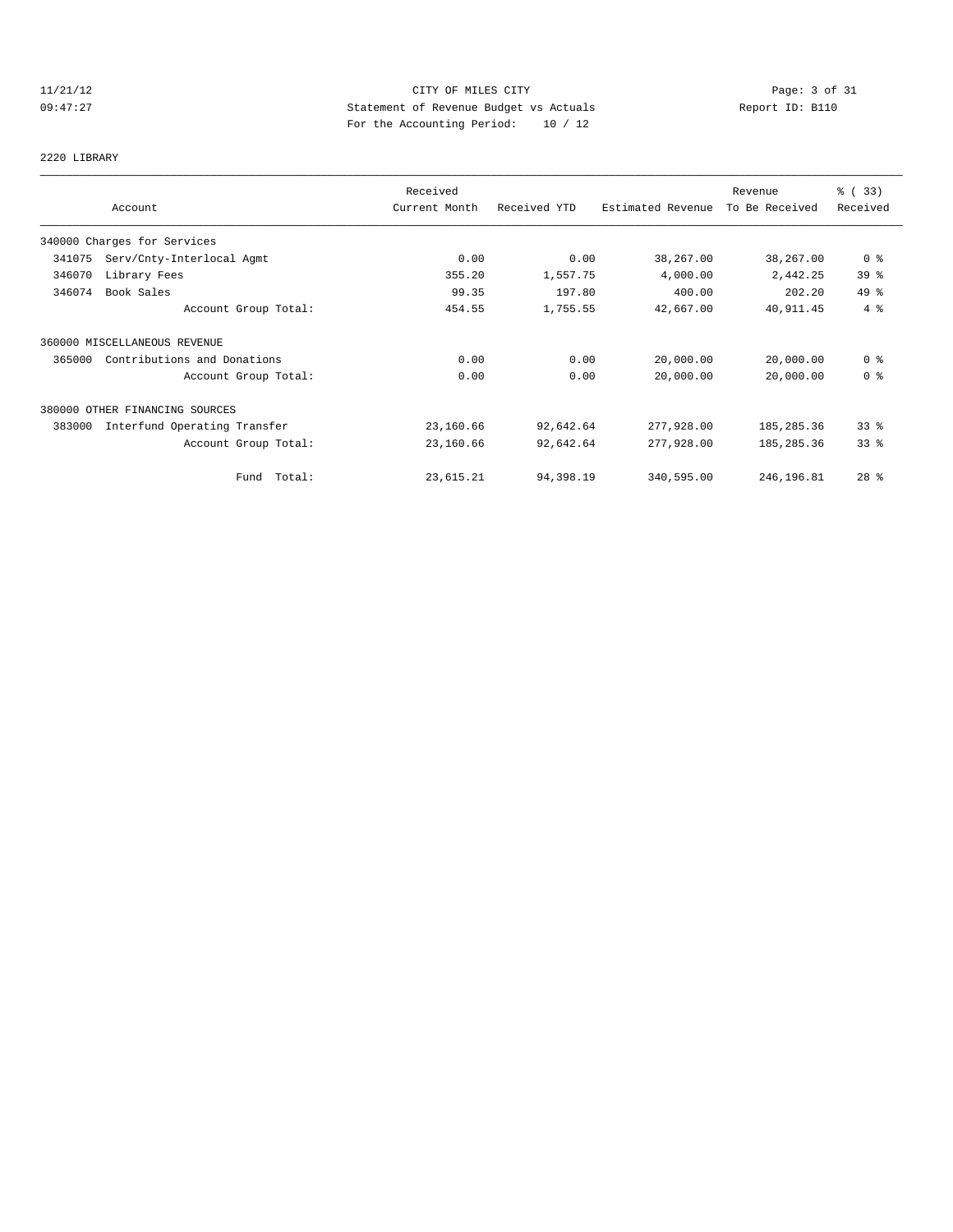# 11/21/12 CITY OF MILES CITY Page: 4 of 31<br>
99:47:27 Page: 4 of 31<br>
Report ID: B110 09:47:27 Statement of Revenue Budget vs Actuals Report ID: B110 For the Accounting Period: 10 / 12

### 2260 EMERGENCY DISASTER

|              |                                        | Received      |              |                   | Revenue        | % (33)          |
|--------------|----------------------------------------|---------------|--------------|-------------------|----------------|-----------------|
|              | Account                                | Current Month | Received YTD | Estimated Revenue | To Be Received | Received        |
| 310000 TAXES |                                        |               |              |                   |                |                 |
| 311010       | Real Property Taxes                    | 22.03         | 128.00       | 0.00              | $-128.00$      | $***$ %         |
| 311020       | Personal Property Taxes                | 0.42          | 11.97        | 0.00              | $-11.97$       | $***$ %         |
| 312000       | Penalty & Interest on Delinquent Taxes | 1.61          | 7.65         | 0.00              | $-7.65$        | $***$ $\approx$ |
|              | Account Group Total:                   | 24.06         | 147.62       | 0.00              | $-147.62$      | $***$ $\approx$ |
|              | 330000 INTERGOVERNMENTAL REVENUES      |               |              |                   |                |                 |
| 331113       | FEMA -Projects                         | 0.00          | 0.00         | 63,600.00         | 63,600.00      | 0 <sup>8</sup>  |
|              | Account Group Total:                   | 0.00          | 0.00         | 63,600.00         | 63,600.00      | 0 <sup>8</sup>  |
|              | Total:<br>Fund                         | 24.06         | 147.62       | 63,600.00         | 63,452.38      | 0 <sup>8</sup>  |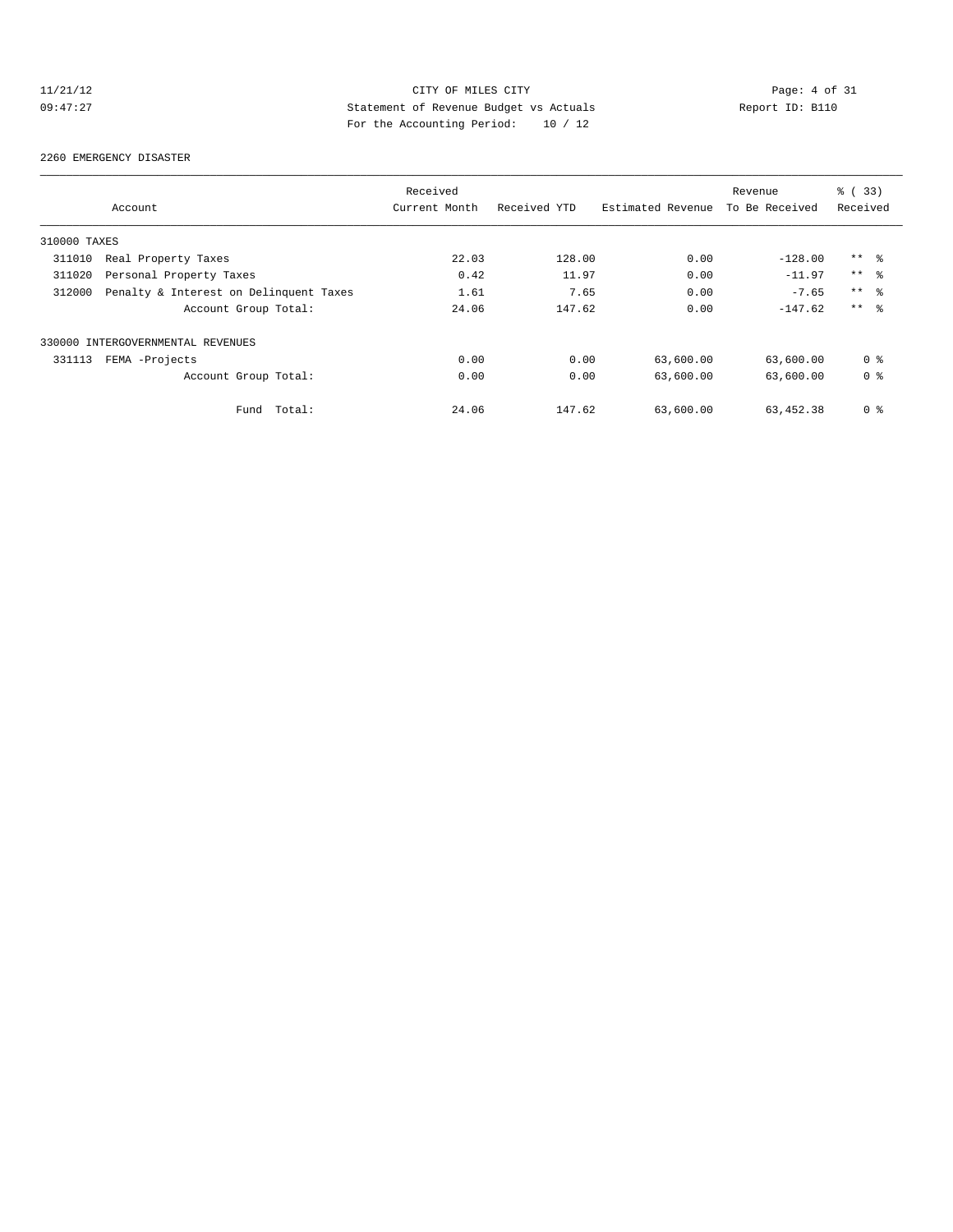# 11/21/12 CITY OF MILES CITY Page: 5 of 31<br>09:47:27 Statement of Revenue Budget vs Actuals Report ID: B110<br>20:47:27 Statement of Revenue Budget vs Actuals 09:47:27 Statement of Revenue Budget vs Actuals Report ID: B110 For the Accounting Period: 10 / 12

### 2270 Health

| Account                                | Received<br>Current Month | Received YTD | Estimated Revenue | Revenue<br>To Be Received | 8 (33)<br>Received |
|----------------------------------------|---------------------------|--------------|-------------------|---------------------------|--------------------|
| 340000 Charges for Services            |                           |              |                   |                           |                    |
| Health Inspection Fees<br>344030       | 2,029.25                  | 4,715.55     | 15,000.00         | 10,284.45                 | $31*$              |
| Account Group Total:                   | 2,029.25                  | 4,715.55     | 15,000.00         | 10,284.45                 | $31*$              |
| 380000 OTHER FINANCING SOURCES         |                           |              |                   |                           |                    |
| Interfund Operating Transfer<br>383000 | 0.00                      | 0.00         | 30,000.00         | 30,000.00                 | 0 <sub>8</sub>     |
| Account Group Total:                   | 0.00                      | 0.00         | 30,000.00         | 30,000.00                 | 0 <sup>8</sup>     |
| Total:<br>Fund                         | 2,029.25                  | 4,715.55     | 45,000.00         | 40,284.45                 | $10*$              |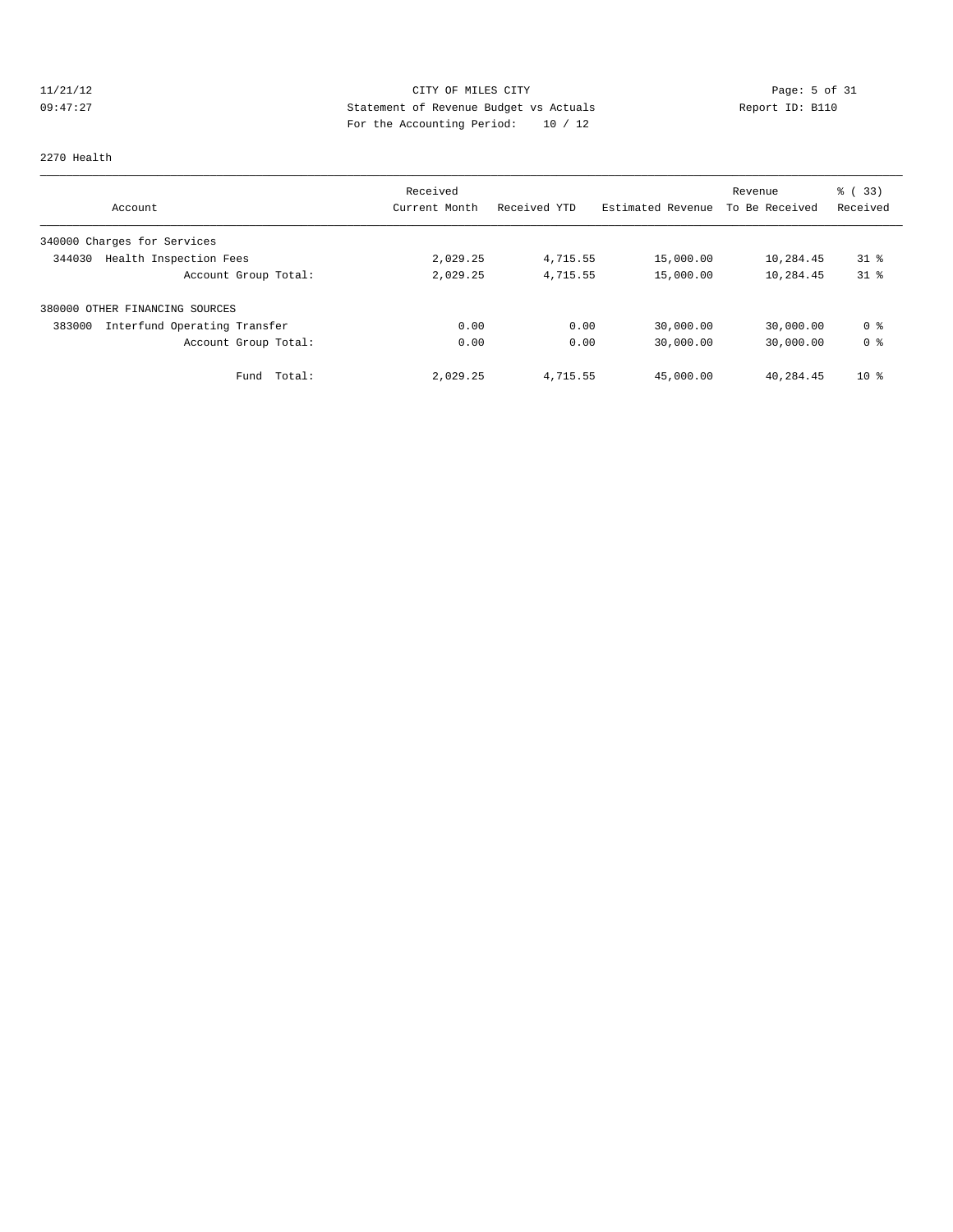# 11/21/12 CITY OF MILES CITY Page: 6 of 31<br>09:47:27 Statement of Revenue Budget vs Actuals Report ID: B110<br>2001 Pay the Accounting Device: 10 (10) 09:47:27 Statement of Revenue Budget vs Actuals Report ID: B110 For the Accounting Period: 10 / 12

2372 Permissive Medical Levy

|              | Account                                | Received<br>Current Month | Received YTD | Estimated Revenue | Revenue<br>To Be Received | % (33)<br>Received |
|--------------|----------------------------------------|---------------------------|--------------|-------------------|---------------------------|--------------------|
| 310000 TAXES |                                        |                           |              |                   |                           |                    |
| 311010       | Real Property Taxes                    | 2,895.36                  | 3,432.47     | 91,209.00         | 87,776.53                 | 4 %                |
| 311020       | Personal Property Taxes                | 1.46                      | 42.17        | 2,545.00          | 2,502.83                  | 2 <sub>8</sub>     |
| 312000       | Penalty & Interest on Delinquent Taxes | 8.71                      | 67.17        | 0.00              | $-67.17$                  | $***$ $\approx$    |
|              | Account Group Total:                   | 2,905.53                  | 3,541.81     | 93,754.00         | 90,212.19                 | $4 \text{ }$       |
|              | Total:<br>Fund                         | 2,905.53                  | 3,541.81     | 93,754.00         | 90,212.19                 | 4 %                |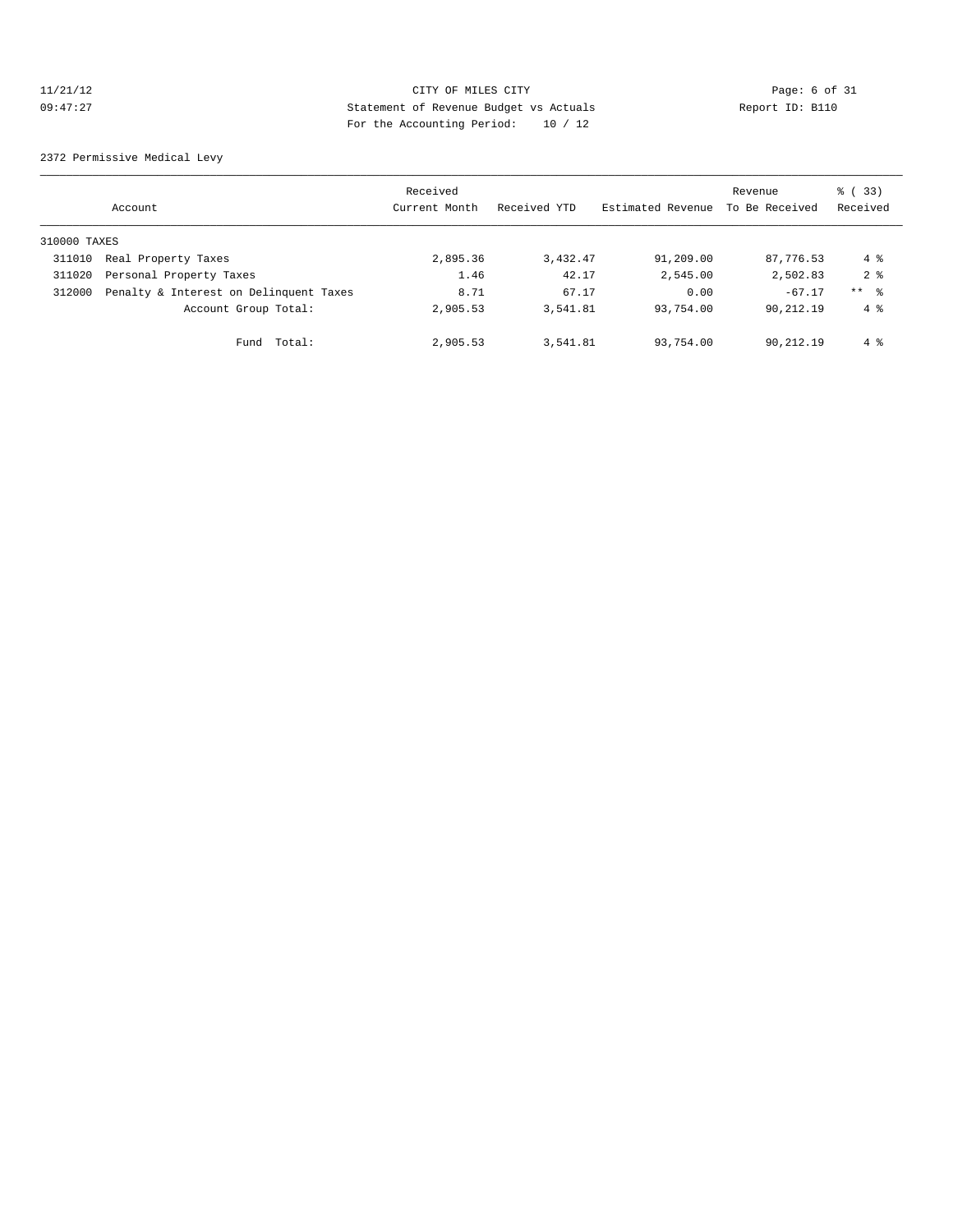# 11/21/12 CITY OF MILES CITY Page: 7 of 31<br>09:47:27 Statement of Revenue Budget vs Actuals Report ID: B110<br>20:47:27 Statement of Revenue Budget vs Actuals 09:47:27 Statement of Revenue Budget vs Actuals Report ID: B110 For the Accounting Period: 10 / 12

### 2394 BUILDING CODE ENFORCEMENT

| Account                              | Received<br>Current Month | Received YTD | Estimated Revenue | Revenue<br>To Be Received | 8 (33)<br>Received |
|--------------------------------------|---------------------------|--------------|-------------------|---------------------------|--------------------|
| 320000 LICENSES AND PERMITS          |                           |              |                   |                           |                    |
| Building & Related Permits<br>323010 | 2,679.00                  | 43,696.02    | 75,000.00         | 31,303.98                 | 58 %               |
| Account Group Total:                 | 2,679.00                  | 43,696.02    | 75,000.00         | 31,303.98                 | 58 %               |
| Fund Total:                          | 2,679.00                  | 43,696.02    | 75,000.00         | 31,303.98                 | 58 %               |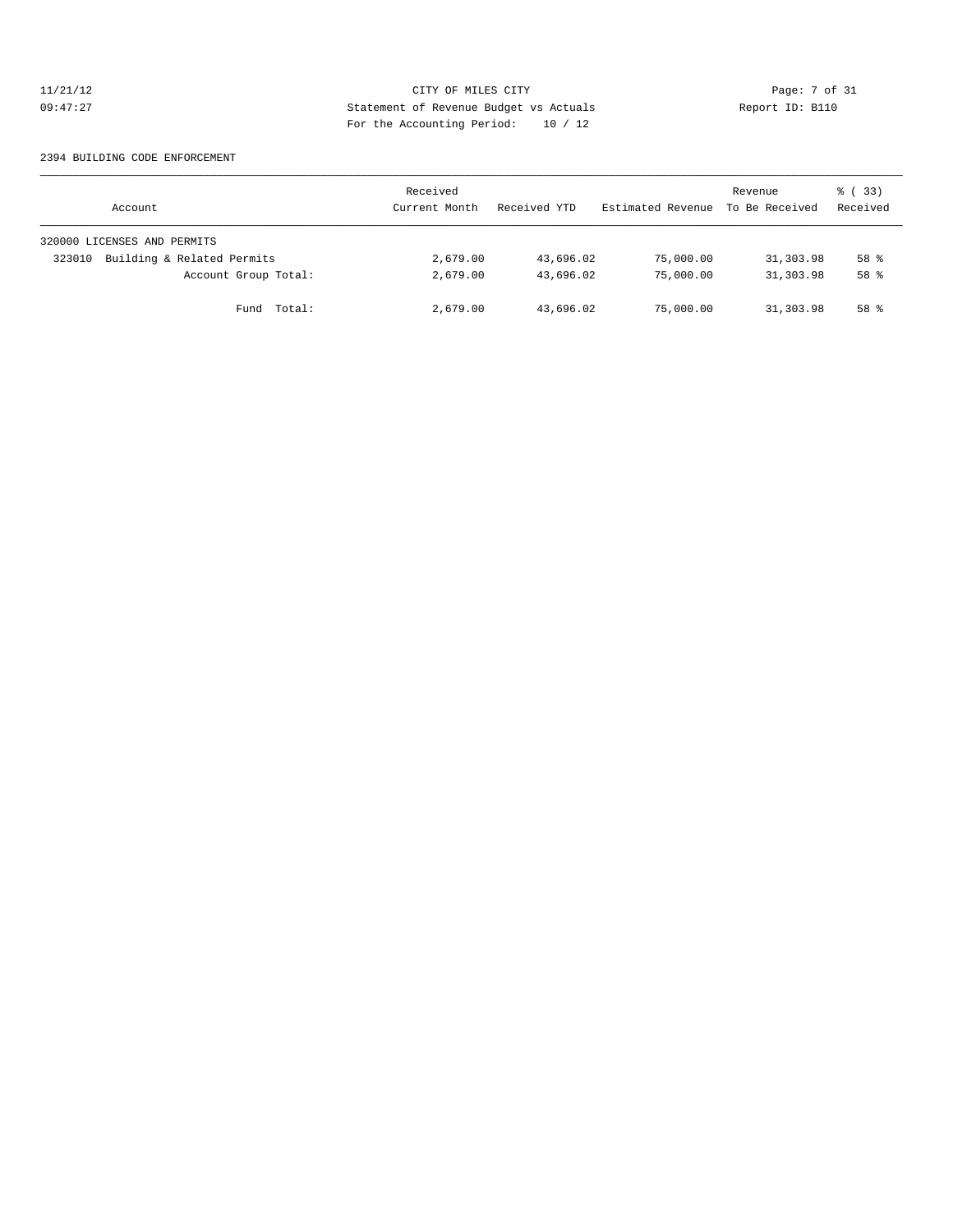# 11/21/12 CITY OF MILES CITY Page: 8 of 31<br>09:47:27 Page: 8 of 31<br>2011 Pay the local probably posied: 10 (10) Page: 10 (10) Report ID: B110 09:47:27 Statement of Revenue Budget vs Actuals Report ID: B110 For the Accounting Period: 10 / 12

2400 LTG M D#165-(Gen City)

|        |                                          | Received      |              |                   | Revenue        | % (33)         |
|--------|------------------------------------------|---------------|--------------|-------------------|----------------|----------------|
|        | Account                                  | Current Month | Received YTD | Estimated Revenue | To Be Received | Received       |
|        | 360000 MISCELLANEOUS REVENUE             |               |              |                   |                |                |
| 363010 | Maintenance Assessments                  | 5,266.93      | 9,320.94     | 172,015.00        | 162,694.06     | 5 <sup>°</sup> |
| 363040 | Penalty & Interest on Deling Assessments | 35.22         | 457.76       | 500.00            | 42.24          | $92$ $%$       |
|        | Account Group Total:                     | 5,302.15      | 9,778.70     | 172,515.00        | 162,736.30     | 6 %            |
|        | 370000 INVESTMENT EARNINGS               |               |              |                   |                |                |
| 371010 | Investment Earnings                      | 2.38          | 27.24        | 100.00            | 72.76          | $27$ $\approx$ |
|        | Account Group Total:                     | 2.38          | 27.24        | 100.00            | 72.76          | $27$ $%$       |
|        | Total:<br>Fund                           | 5,304.53      | 9,805.94     | 172,615.00        | 162,809.06     | 6 %            |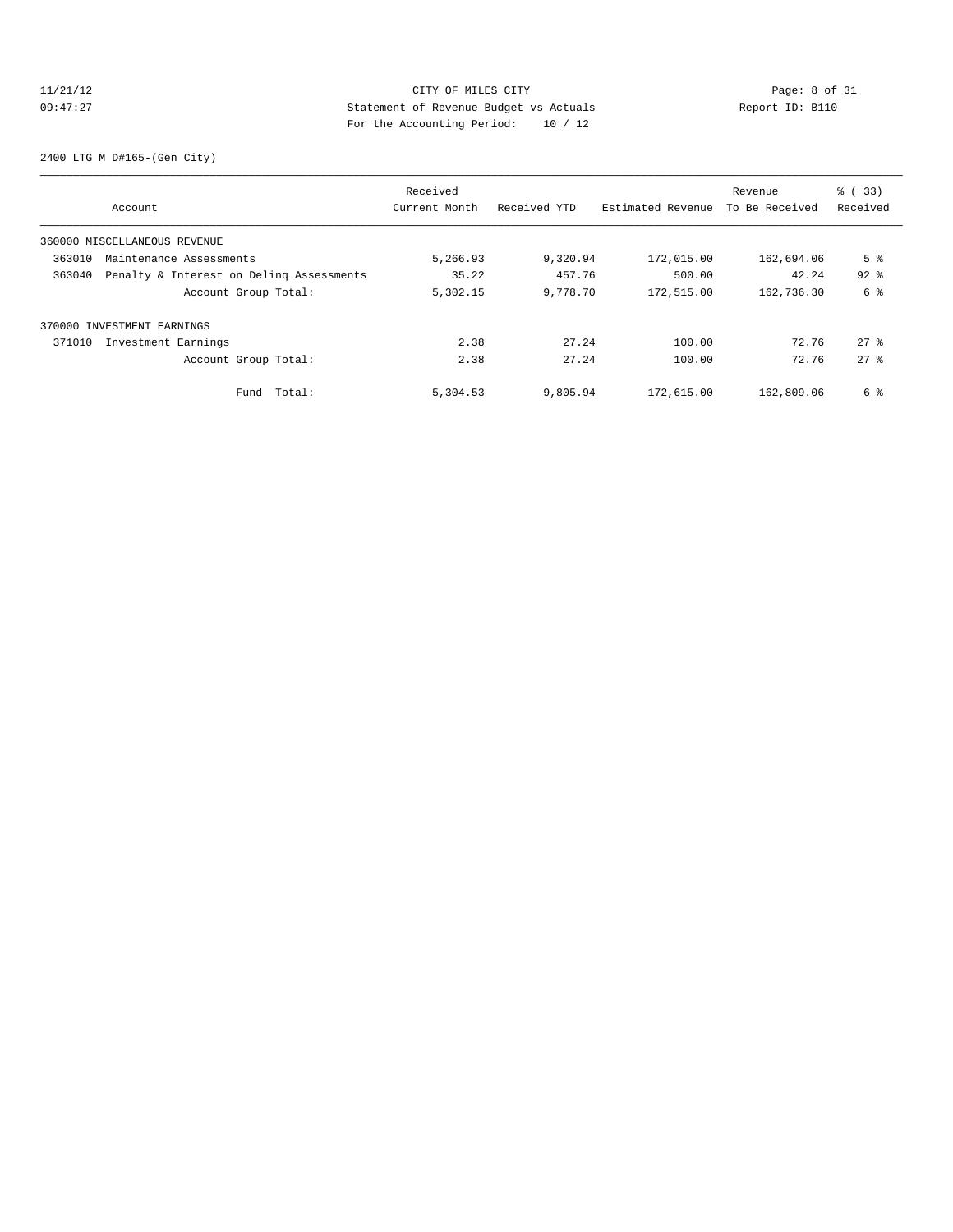# 11/21/12 CITY OF MILES CITY Page: 9 of 31<br>09:47:27 Statement of Revenue Budget vs Actuals Report ID: B110<br>2001 Pay the Accounting Device: 10 (10) 09:47:27 Statement of Revenue Budget vs Actuals Report ID: B110 For the Accounting Period: 10 / 12

2420 LTG M D#167-(MilesAddn Etc)

|        |                                          | Received      |              |                   | Revenue        | % (33)          |
|--------|------------------------------------------|---------------|--------------|-------------------|----------------|-----------------|
|        | Account                                  | Current Month | Received YTD | Estimated Revenue | To Be Received | Received        |
|        | 360000 MISCELLANEOUS REVENUE             |               |              |                   |                |                 |
| 363010 | Maintenance Assessments                  | 625.39        | 975.47       | 34,511.00         | 33,535.53      | 3 <sup>8</sup>  |
| 363040 | Penalty & Interest on Deling Assessments | 9.63          | 29.87        | 100.00            | 70.13          | $30*$           |
|        | Account Group Total:                     | 635.02        | 1,005.34     | 34,611.00         | 33,605.66      | 3 <sup>8</sup>  |
|        | 370000 INVESTMENT EARNINGS               |               |              |                   |                |                 |
| 371010 | Investment Earnings                      | 0.78          | 6.83         | 0.00              | $-6.83$        | $***$ $\approx$ |
|        | Account Group Total:                     | 0.78          | 6.83         | 0.00              | $-6.83$        | $***$ $\approx$ |
|        | Total:<br>Fund                           | 635.80        | 1,012.17     | 34,611.00         | 33,598.83      | 3 <sup>8</sup>  |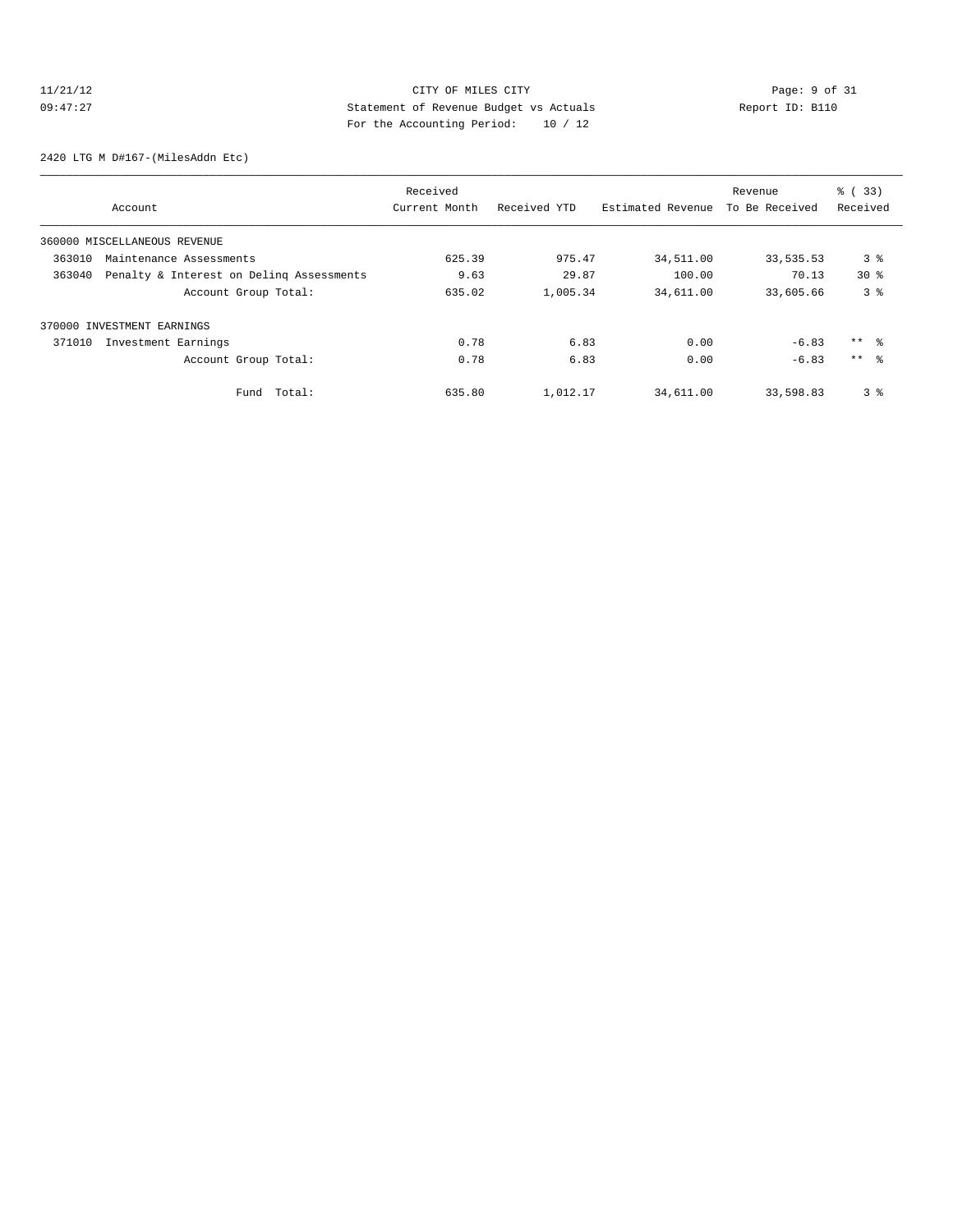# 11/21/12 Page: 10 of 31 09:47:27 Statement of Revenue Budget vs Actuals<br>
Report ID: B110 For the Accounting Period: 10 / 12

2430 LTG M D#171-(Balsam Est)

|                                   | Received      |              |                   | Revenue        | % (33)         |
|-----------------------------------|---------------|--------------|-------------------|----------------|----------------|
| Account                           | Current Month | Received YTD | Estimated Revenue | To Be Received | Received       |
| 360000 MISCELLANEOUS REVENUE      |               |              |                   |                |                |
| 363010<br>Maintenance Assessments | 53.55         | 53.55        | 4,008.00          | 3,954.45       | 1 <sup>8</sup> |
| Account Group Total:              | 53.55         | 53.55        | 4,008.00          | 3,954.45       | 1 <sup>8</sup> |
| 370000 INVESTMENT EARNINGS        |               |              |                   |                |                |
| Investment Earnings<br>371010     | 0.06          | 0.62         | 0.00              | $-0.62$        | $***$ 8        |
| Account Group Total:              | 0.06          | 0.62         | 0.00              | $-0.62$        | $***$ 8        |
| Fund Total:                       | 53.61         | 54.17        | 4,008.00          | 3,953.83       | 1 <sup>8</sup> |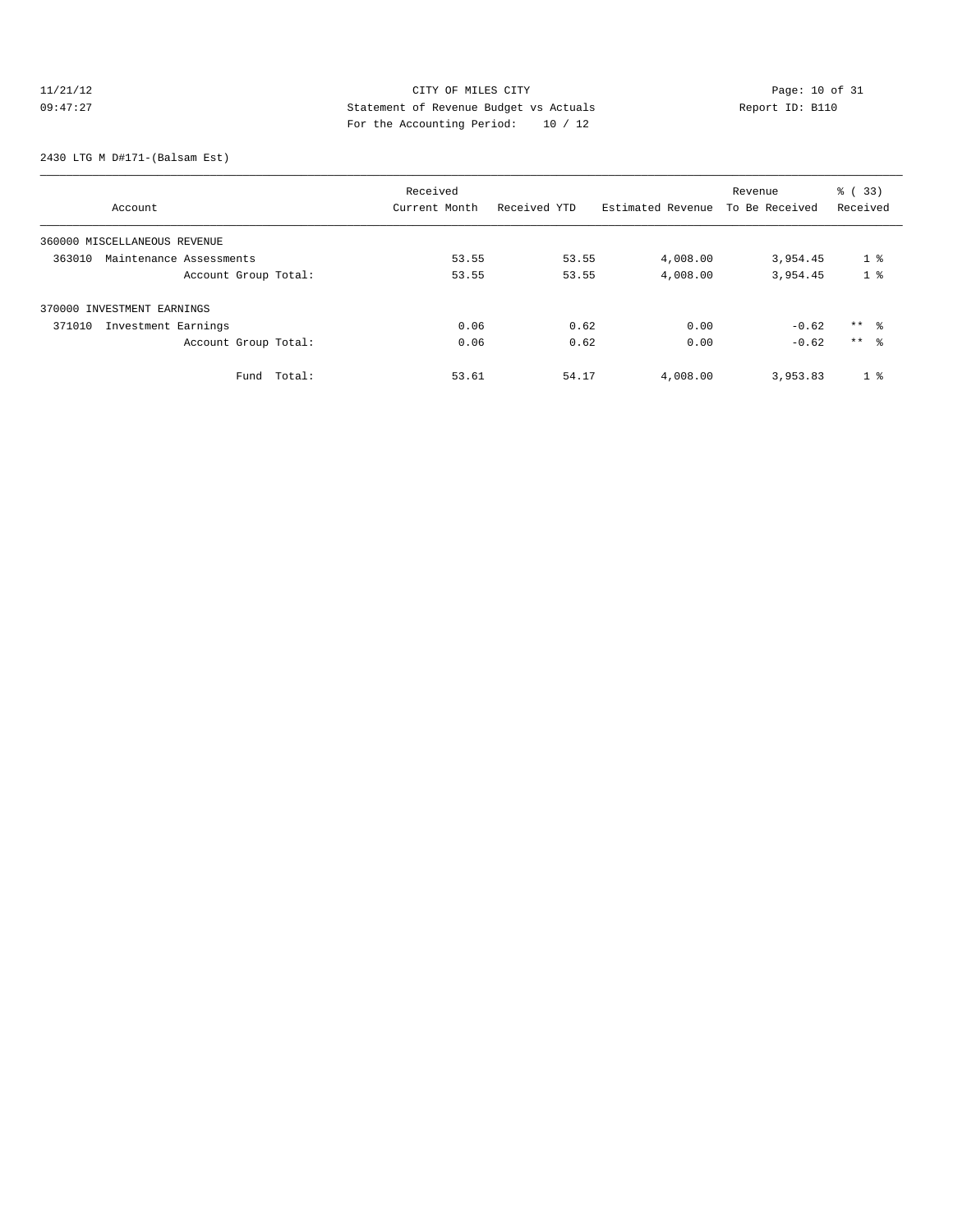# 11/21/12 Page: 11 of 31 09:47:27 Statement of Revenue Budget vs Actuals Report ID: B110 For the Accounting Period: 10 / 12

2440 LTG M D#172-(Main Str)

|        |                                          | Received      |              |                   | Revenue        | % (33)         |
|--------|------------------------------------------|---------------|--------------|-------------------|----------------|----------------|
|        | Account                                  | Current Month | Received YTD | Estimated Revenue | To Be Received | Received       |
|        | 360000 MISCELLANEOUS REVENUE             |               |              |                   |                |                |
| 363010 | Maintenance Assessments                  | 0.00          | 269.95       | 25,046.00         | 24,776.05      | 1 <sup>8</sup> |
| 363040 | Penalty & Interest on Deling Assessments | 0.00          | 12.84        | 100.00            | 87.16          | $13*$          |
|        | Account Group Total:                     | 0.00          | 282.79       | 25,146.00         | 24,863.21      | 1 <sup>8</sup> |
|        | 370000 INVESTMENT EARNINGS               |               |              |                   |                |                |
| 371010 | Investment Earnings                      | 2.69          | 14.47        | 50.00             | 35.53          | $29*$          |
|        | Account Group Total:                     | 2.69          | 14.47        | 50.00             | 35.53          | $29*$          |
|        | Total:<br>Fund                           | 2.69          | 297.26       | 25,196.00         | 24,898.74      | 1 <sup>8</sup> |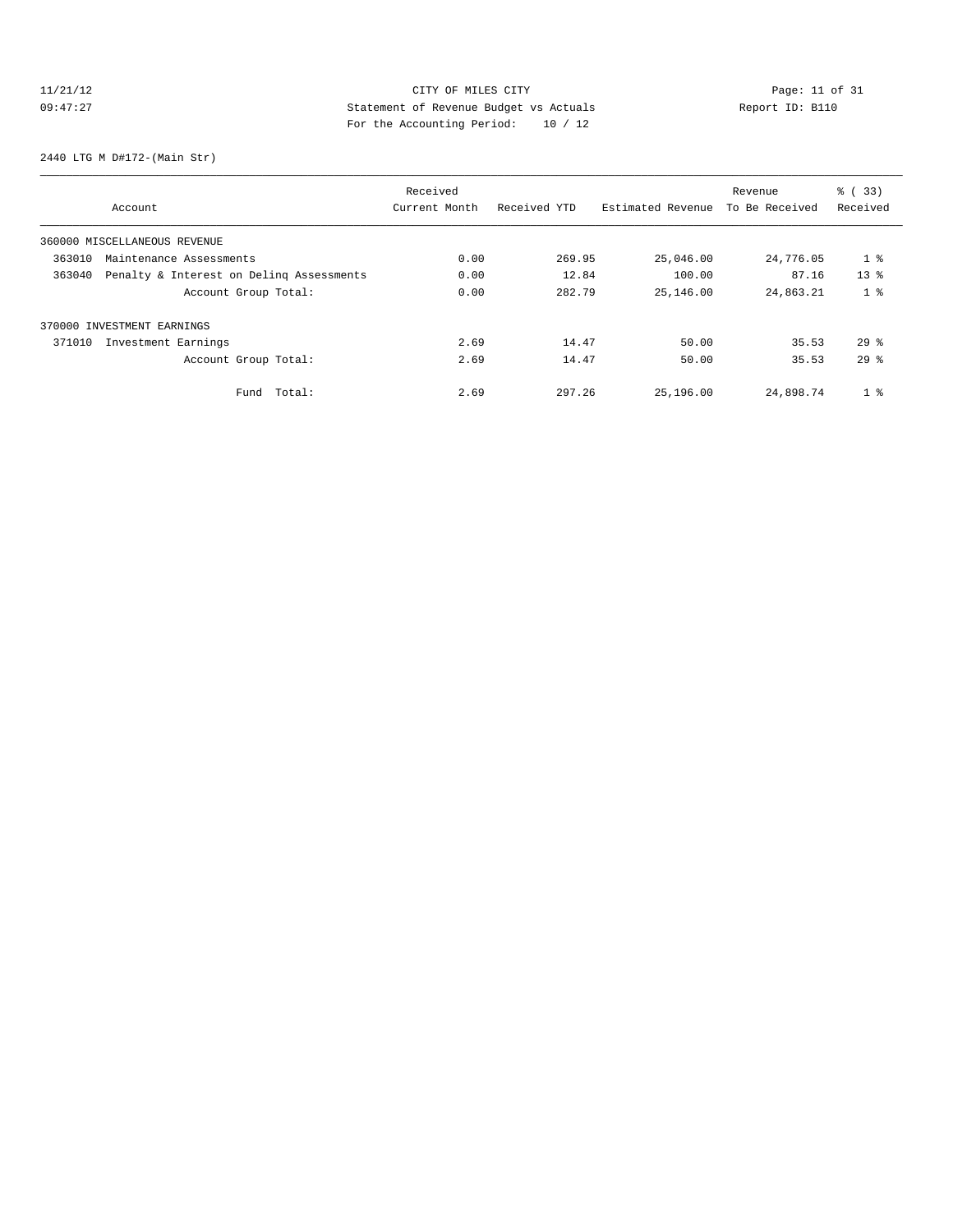# 11/21/12 CITY OF MILES CITY<br>
09:47:27 Page: 12 of 31<br>
Computed by Statement of Revenue Budget vs Actuals<br>
Partha Accounting Davidd: 10 (12) 09:47:27 Statement of Revenue Budget vs Actuals Report ID: B110 For the Accounting Period: 10 / 12

2450 LTG M D#195-(SG-Trico)

|        |                                          | Received      |              |                   | Revenue        | % (33)         |
|--------|------------------------------------------|---------------|--------------|-------------------|----------------|----------------|
|        | Account                                  | Current Month | Received YTD | Estimated Revenue | To Be Received | Received       |
|        | 360000 MISCELLANEOUS REVENUE             |               |              |                   |                |                |
| 363010 | Maintenance Assessments                  | 171.31        | 187.20       | 3,593.00          | 3,405.80       | 5 <sup>8</sup> |
| 363040 | Penalty & Interest on Deling Assessments | 0.00          | 0.94         | 0.00              | $-0.94$        | $***$ 8        |
|        | Account Group Total:                     | 171.31        | 188.14       | 3,593.00          | 3,404.86       | 5 <sup>8</sup> |
|        | 370000 INVESTMENT EARNINGS               |               |              |                   |                |                |
| 371010 | Investment Earnings                      | 0.17          | 1.52         | 0.00              | $-1.52$        | ** 왕           |
|        | Account Group Total:                     | 0.17          | 1.52         | 0.00              | $-1.52$        | $***$ %        |
|        | Total:<br>Fund                           | 171.48        | 189.66       | 3,593.00          | 3,403.34       | 5 <sup>8</sup> |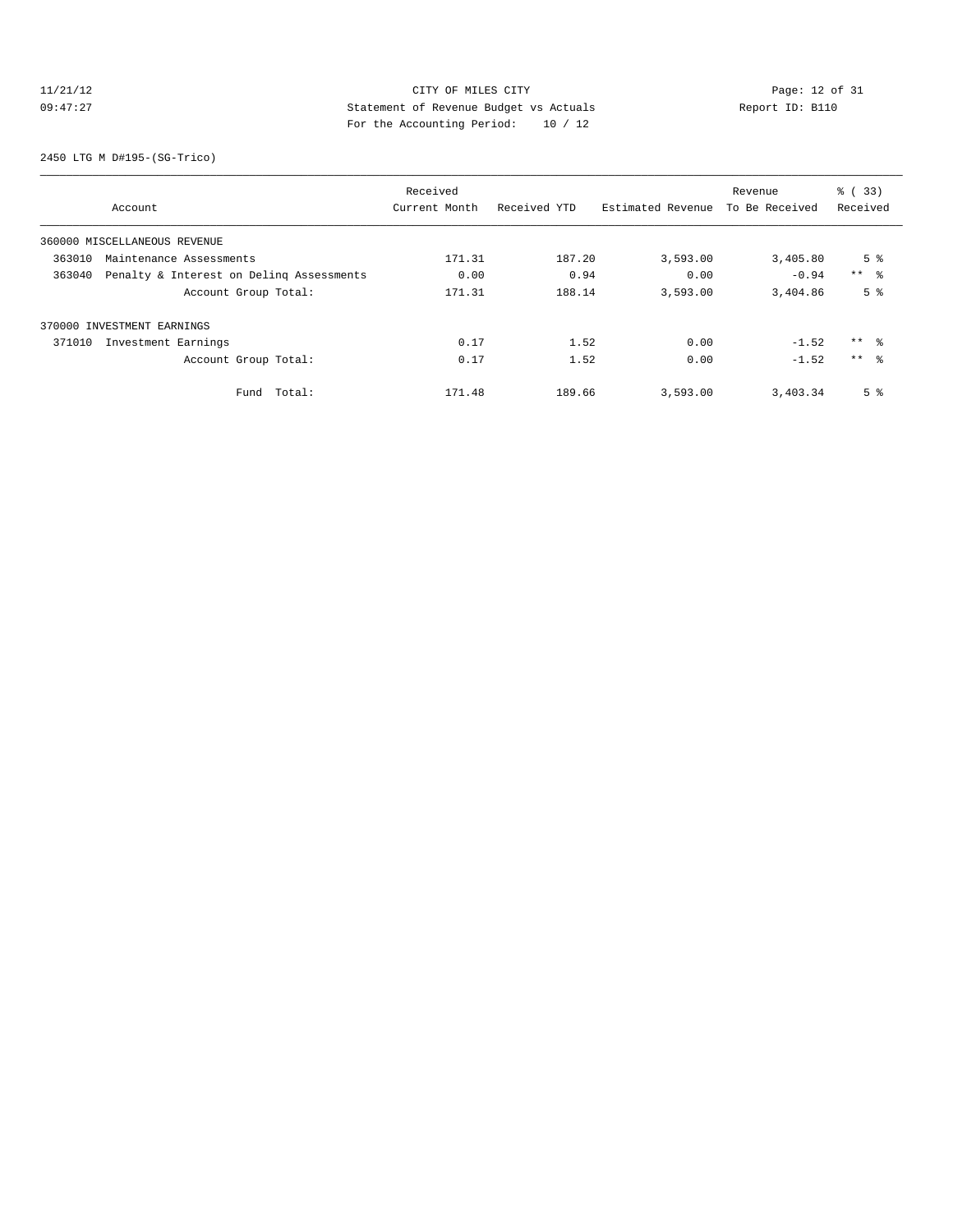# 11/21/12 CITY OF MILES CITY<br>
09:47:27 Page: 13 of 31<br>
Computed by Statement of Revenue Budget vs Actuals<br>
Pop the Accounting Popies (19, 19, 19, 19) 09:47:27 Statement of Revenue Budget vs Actuals Report ID: B110 For the Accounting Period: 10 / 12

2470 LTG M D#202-(SG-MDU&NV)

|        |                                          | Received      |              |                   | Revenue        | % (33)          |
|--------|------------------------------------------|---------------|--------------|-------------------|----------------|-----------------|
|        | Account                                  | Current Month | Received YTD | Estimated Revenue | To Be Received | Received        |
|        | 360000 MISCELLANEOUS REVENUE             |               |              |                   |                |                 |
| 363010 | Maintenance Assessments                  | 278.94        | 315.23       | 9,551.00          | 9,235.77       | 3 <sup>8</sup>  |
| 363040 | Penalty & Interest on Deling Assessments | 11.30         | 12.80        | 10.00             | $-2.80$        | $128$ %         |
|        | Account Group Total:                     | 290.24        | 328.03       | 9,561.00          | 9.232.97       | 38              |
|        | 370000 INVESTMENT EARNINGS               |               |              |                   |                |                 |
| 371010 | Investment Earnings                      | 0.05          | 1.12         | 0.00              | $-1.12$        | $***$ 8         |
|        | Account Group Total:                     | 0.05          | 1.12         | 0.00              | $-1.12$        | $***$ $\approx$ |
|        | Total:<br>Fund                           | 290.29        | 329.15       | 9,561.00          | 9,231.85       | 3 <sup>8</sup>  |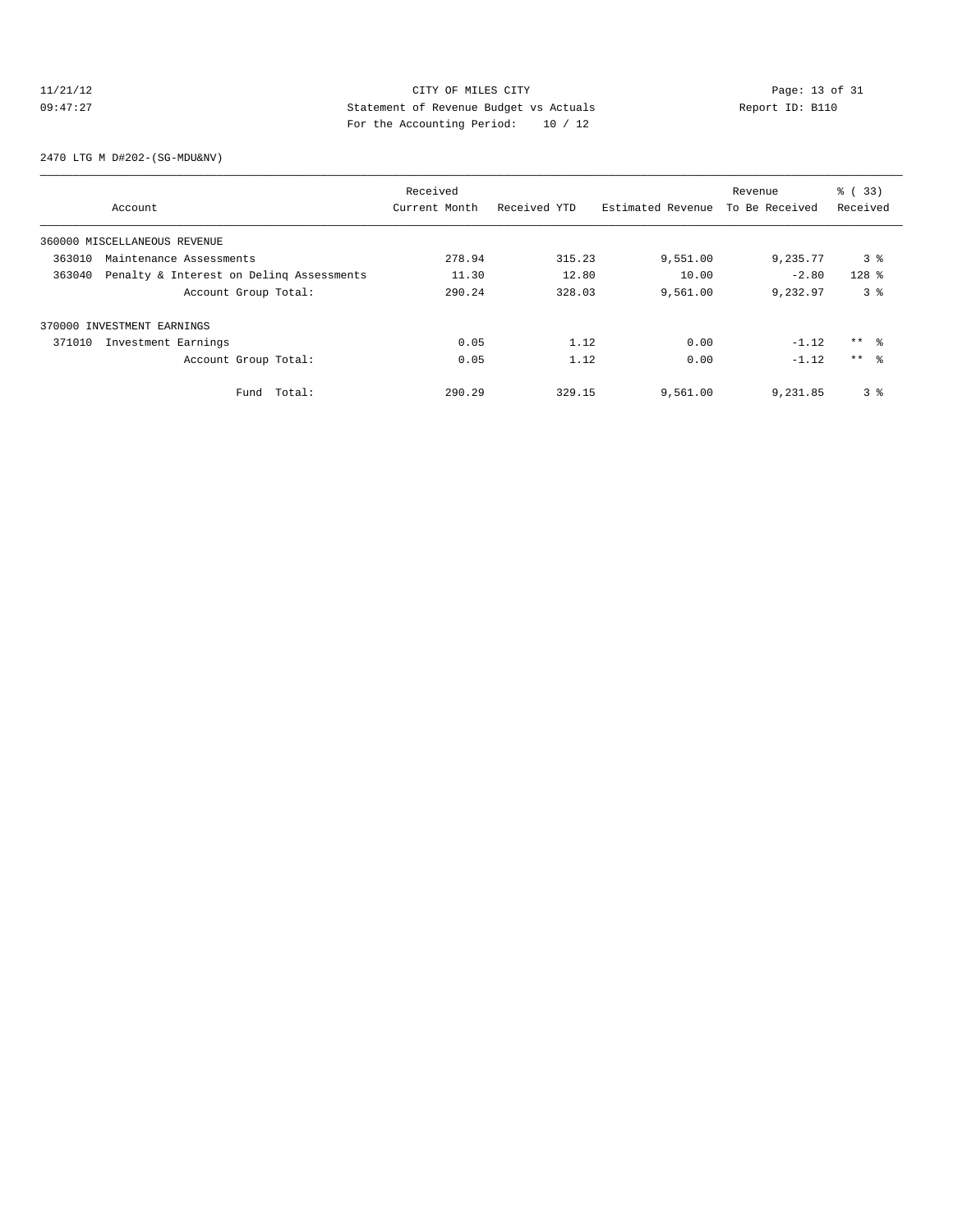# 11/21/12 CITY OF MILES CITY<br>
09:47:27 Page: 14 of 31<br>
20:47:27 Page: 14 of 31<br>
20:47:27 Page: 14 of 31<br>
20:47:27 09:47:27 Statement of Revenue Budget vs Actuals Report ID: B110 For the Accounting Period: 10 / 12

2480 LTG M M#173-(Milestown Estates)

|        |                                                                                                                                                                                                                                                                                                                                                                                                           | Received       |          |        | Revenue | % (33)          |
|--------|-----------------------------------------------------------------------------------------------------------------------------------------------------------------------------------------------------------------------------------------------------------------------------------------------------------------------------------------------------------------------------------------------------------|----------------|----------|--------|---------|-----------------|
|        | Received YTD<br>Estimated Revenue<br>Current Month<br>Account<br>360000 MISCELLANEOUS REVENUE<br>90.15<br>99.22<br>266.00<br>Maintenance Assessments<br>0.00<br>Penalty & Interest on Deling Assessments<br>0.37<br>0.00<br>90.15<br>99.59<br>266.00<br>Account Group Total:<br>370000 INVESTMENT EARNINGS<br>0.03<br>0.25<br>0.00<br>Investment Earnings<br>0.03<br>0.25<br>0.00<br>Account Group Total: | To Be Received | Received |        |         |                 |
|        |                                                                                                                                                                                                                                                                                                                                                                                                           |                |          |        |         |                 |
| 363010 |                                                                                                                                                                                                                                                                                                                                                                                                           |                |          |        | 166.78  | 378             |
| 363040 |                                                                                                                                                                                                                                                                                                                                                                                                           |                |          |        | $-0.37$ | $***$ $ -$      |
|        |                                                                                                                                                                                                                                                                                                                                                                                                           |                |          |        | 166.41  | 37 <sup>8</sup> |
|        |                                                                                                                                                                                                                                                                                                                                                                                                           |                |          |        |         |                 |
| 371010 |                                                                                                                                                                                                                                                                                                                                                                                                           |                |          |        | $-0.25$ | $***$ $\approx$ |
|        |                                                                                                                                                                                                                                                                                                                                                                                                           |                |          |        | $-0.25$ | $***$ $\approx$ |
|        | Total:<br>Fund                                                                                                                                                                                                                                                                                                                                                                                            | 90.18          | 99.84    | 266.00 | 166.16  | 38 %            |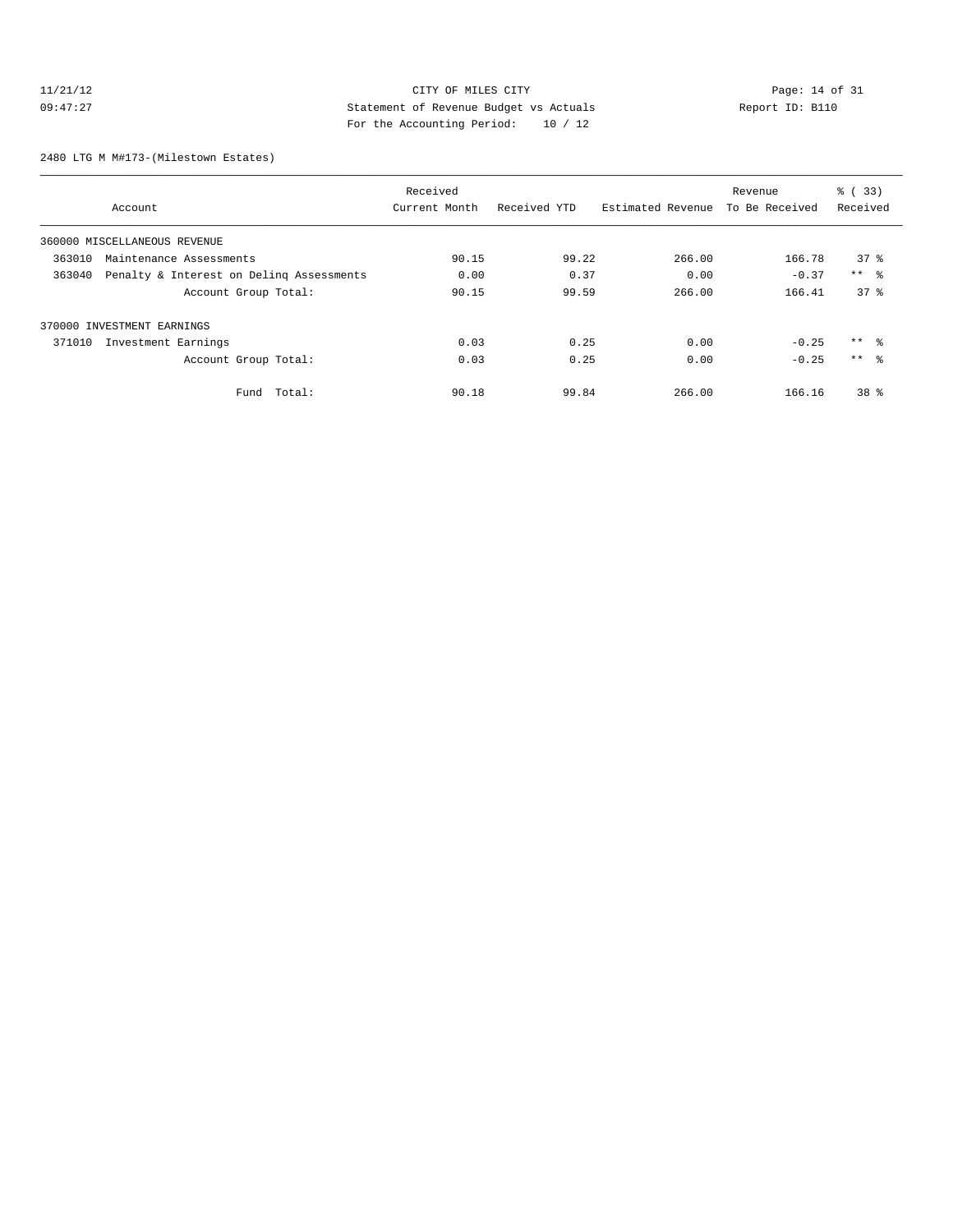# 11/21/12 Page: 15 of 31 09:47:27 Statement of Revenue Budget vs Actuals Report ID: B110 For the Accounting Period: 10 / 12

2510 STR MAINT DIST #204

| Account                                            | Received<br>Current Month | Received YTD | Estimated Revenue | Revenue<br>To Be Received | % (33)<br>Received |
|----------------------------------------------------|---------------------------|--------------|-------------------|---------------------------|--------------------|
| 360000 MISCELLANEOUS REVENUE                       |                           |              |                   |                           |                    |
| 363010<br>Maintenance Assessments                  | 24,805.96                 | 37, 348.36   | 824,367.00        | 787,018.64                | 5 <sup>°</sup>     |
| Penalty & Interest on Deling Assessments<br>363040 | 177.42                    | 1,290.50     | 1,000.00          | $-290.50$                 | $129$ %            |
| Account Group Total:                               | 24,983.38                 | 38,638.86    | 825,367.00        | 786,728.14                | 5 <sup>8</sup>     |
| 370000 INVESTMENT EARNINGS                         |                           |              |                   |                           |                    |
| 371010<br>Investment Earnings                      | 113.70                    | 578.95       | 400.00            | $-178.95$                 | $145$ %            |
| Account Group Total:                               | 113.70                    | 578.95       | 400.00            | $-178.95$                 | $145$ %            |
| 380000 OTHER FINANCING SOURCES                     |                           |              |                   |                           |                    |
| 383000<br>Interfund Operating Transfer             | 0.00                      | 0.00         | 89,695.00         | 89,695.00                 | 0 <sup>8</sup>     |
| Account Group Total:                               | 0.00                      | 0.00         | 89,695.00         | 89,695.00                 | 0 <sup>8</sup>     |
| Total:<br>Fund                                     | 25,097.08                 | 39, 217.81   | 915,462.00        | 876, 244.19               | $4\degree$         |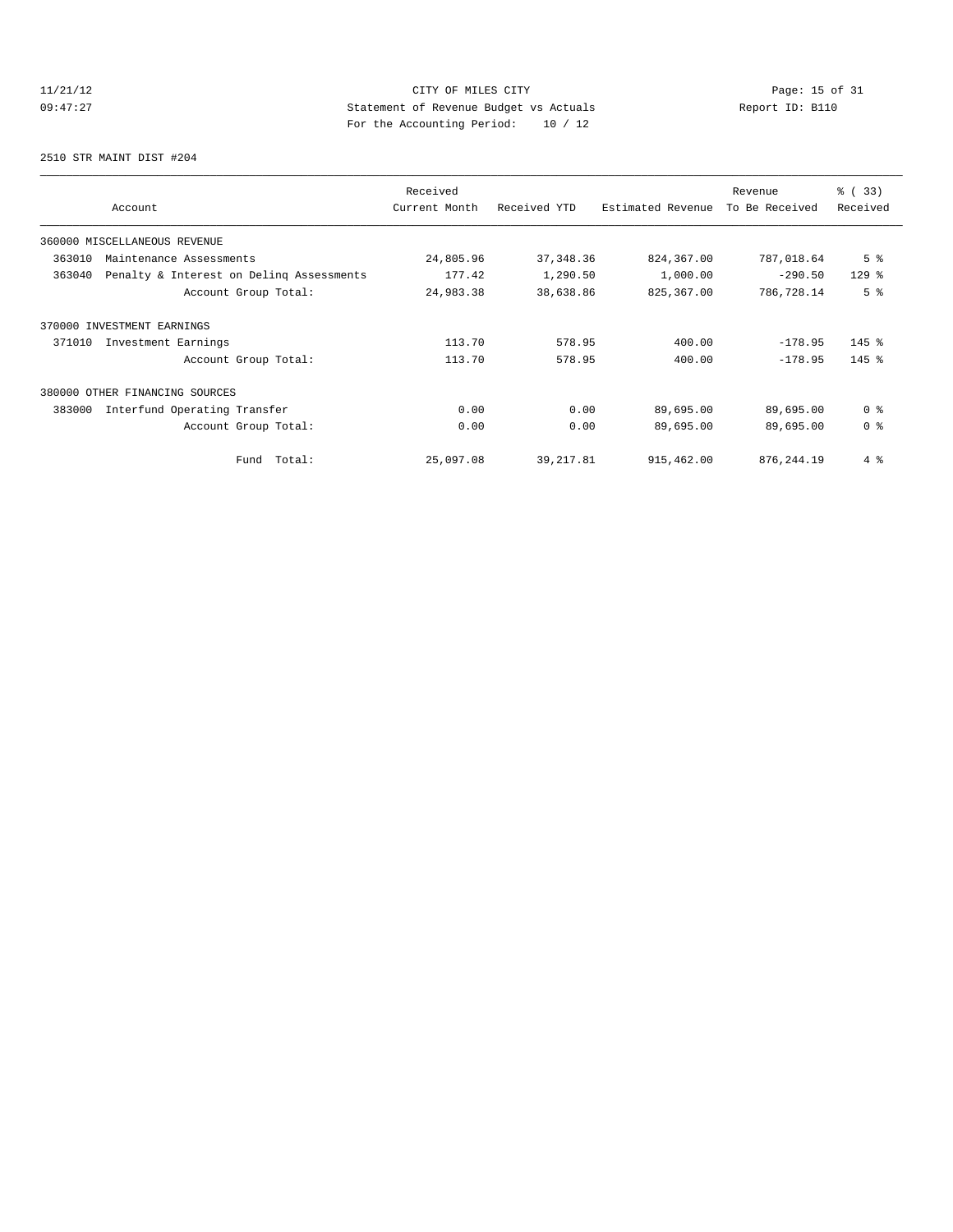# 11/21/12 Page: 16 of 31 09:47:27 Statement of Revenue Budget vs Actuals Report ID: B110 For the Accounting Period: 10 / 12

2520 STR MAINT DIST #205

| Account                                            | Received<br>Current Month | Received YTD | Estimated Revenue | Revenue<br>To Be Received | % (33)<br>Received |
|----------------------------------------------------|---------------------------|--------------|-------------------|---------------------------|--------------------|
| 360000 MISCELLANEOUS REVENUE                       |                           |              |                   |                           |                    |
| 363010<br>Maintenance Assessments                  | 10,587.23                 | 17,618.26    | 236,245.00        | 218,626.74                | 7 %                |
| 363040<br>Penalty & Interest on Deling Assessments | 82.08                     | 539.05       | 1,000.00          | 460.95                    | 54%                |
| Account Group Total:                               | 10,669.31                 | 18, 157. 31  | 237, 245.00       | 219,087.69                | 8 %                |
| 370000 INVESTMENT EARNINGS                         |                           |              |                   |                           |                    |
| Investment Earnings<br>371010                      | 13.82                     | 82.87        | 400.00            | 317.13                    | $21$ %             |
| Account Group Total:                               | 13.82                     | 82.87        | 400.00            | 317.13                    | $21$ %             |
| 380000 OTHER FINANCING SOURCES                     |                           |              |                   |                           |                    |
| 383000<br>Interfund Operating Transfer             | 0.00                      | 0.00         | 89,695.00         | 89,695.00                 | 0 <sup>8</sup>     |
| Account Group Total:                               | 0.00                      | 0.00         | 89,695.00         | 89,695.00                 | 0 <sup>8</sup>     |
| Fund Total:                                        | 10,683.13                 | 18,240.18    | 327,340.00        | 309,099.82                | 6 %                |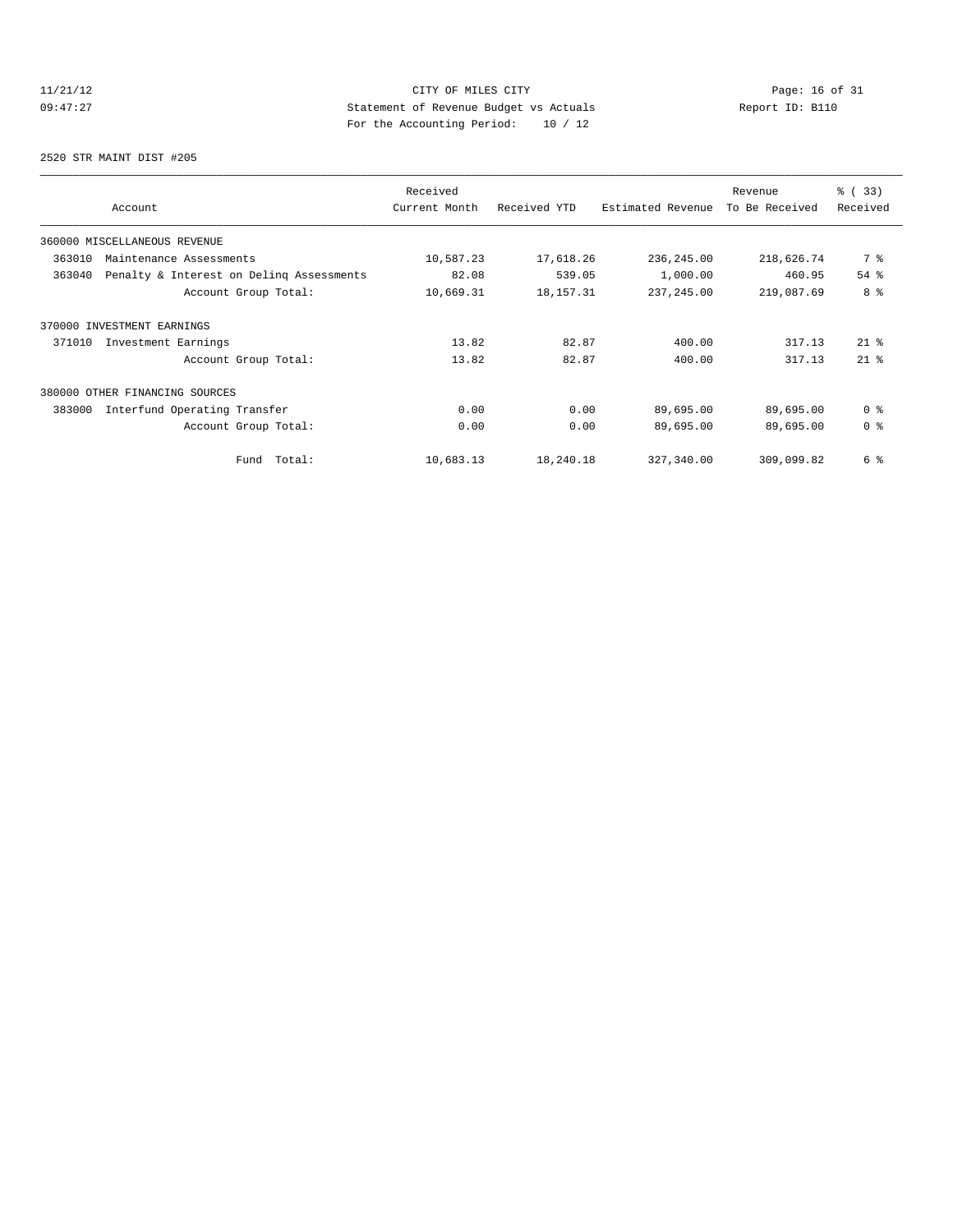# 11/21/12 CITY OF MILES CITY<br>
09:47:27 Page: 17 of 31<br>
20:47:27 Page: 17 of 31<br>
20:47:27 Page: 17 of 31<br>
20:47:27 09:47:27 Statement of Revenue Budget vs Actuals Report ID: B110 For the Accounting Period: 10 / 12

2540 STR MAINT DIST#207-(MILESTOWN ESTATES)

|        |                                          | Received      |              |                   | Revenue        | % (33)   |
|--------|------------------------------------------|---------------|--------------|-------------------|----------------|----------|
|        | Account                                  | Current Month | Received YTD | Estimated Revenue | To Be Received | Received |
|        | 360000 MISCELLANEOUS REVENUE             |               |              |                   |                |          |
| 363010 | Maintenance Assessments                  | 250.55        | 540.10       | 4,138.00          | 3,597.90       | $13*$    |
| 363040 | Penalty & Interest on Deling Assessments | 0.00          | 34.20        | 0.00              | $-34.20$       | $***$ %  |
|        | Account Group Total:                     | 250.55        | 574.30       | 4,138.00          | 3,563.70       | $14*$    |
|        | 370000 INVESTMENT EARNINGS               |               |              |                   |                |          |
| 371010 | Investment Earnings                      | 0.14          | 0.97         | 0.00              | $-0.97$        | $***$ %  |
|        | Account Group Total:                     | 0.14          | 0.97         | 0.00              | $-0.97$        | $***$ %  |
|        | Total:<br>Fund                           | 250.69        | 575.27       | 4,138.00          | 3,562.73       | $14*$    |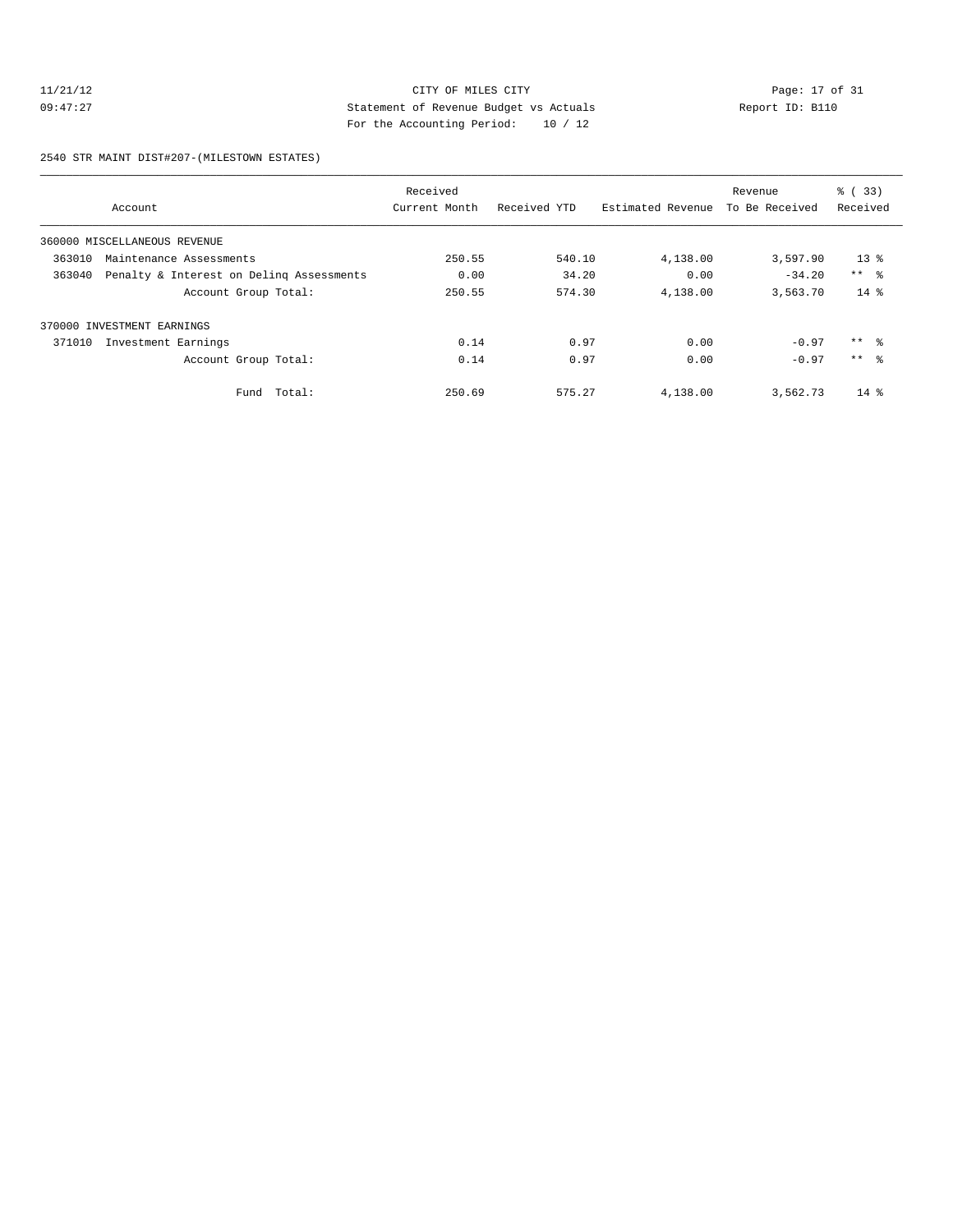# 11/21/12 CITY OF MILES CITY<br>
09:47:27 Page: 18 of 31<br>
Computed by Statement of Revenue Budget vs Actuals<br>
Partha Accounting Davidd: 10 (12) 09:47:27 Statement of Revenue Budget vs Actuals Report ID: B110 For the Accounting Period: 10 / 12

### 2701 Fire Grants

| Account                      | Received<br>Current Month | Received YTD | Estimated Revenue To Be Received | Revenue  | 8 (33)<br>Received |
|------------------------------|---------------------------|--------------|----------------------------------|----------|--------------------|
| 360000 MISCELLANEOUS REVENUE |                           |              |                                  |          |                    |
| DONATIONS-FIRE/AMB<br>365040 | 0.00                      | 0.00         | 5,250.00                         | 5,250.00 | 0 %                |
| Account Group Total:         | 0.00                      | 0.00         | 5,250.00                         | 5,250.00 | 0 <sup>8</sup>     |
| Total:<br>Fund               | 0.00                      | 0.00         | 5,250.00                         | 5,250.00 | 0 %                |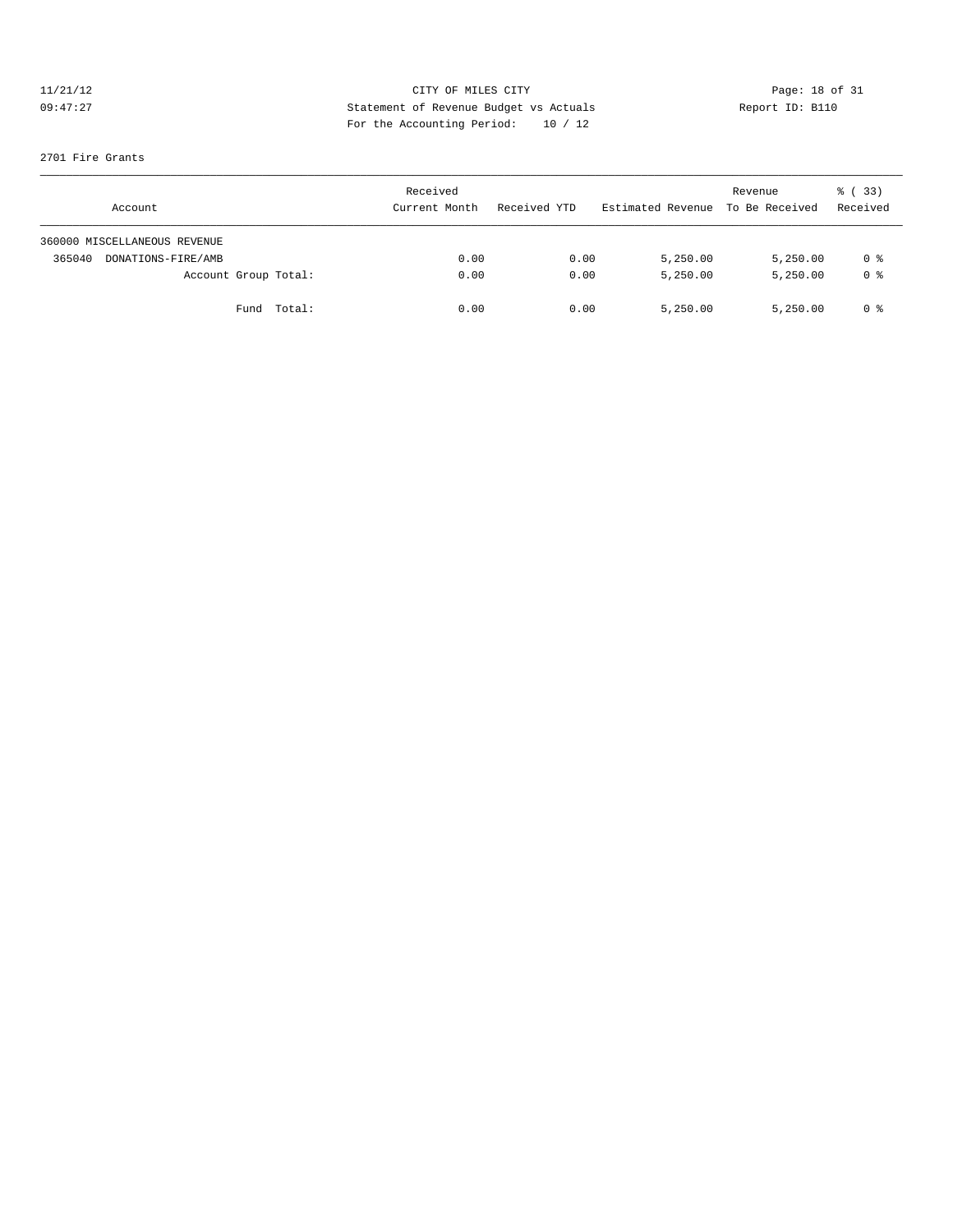# 11/21/12 Page: 19 of 31 09:47:27 Statement of Revenue Budget vs Actuals Report ID: B110 For the Accounting Period: 10 / 12

2820 GAS TAX

| Account                              | Received<br>Current Month | Received YTD | Estimated Revenue | Revenue<br>To Be Received | <sub>ර</sub> ි (33)<br>Received |
|--------------------------------------|---------------------------|--------------|-------------------|---------------------------|---------------------------------|
| 330000 INTERGOVERNMENTAL REVENUES    |                           |              |                   |                           |                                 |
| Gasoline Tax Apportionment<br>335040 | 15,105.45                 | 60,421.81    | 181,265.00        | 120,843.19                | 338                             |
| Account Group Total:                 | 15, 105. 45               | 60,421.81    | 181,265.00        | 120,843.19                | 338                             |
| Fund Total:                          | 15,105.45                 | 60,421.81    | 181,265.00        | 120,843.19                | 338                             |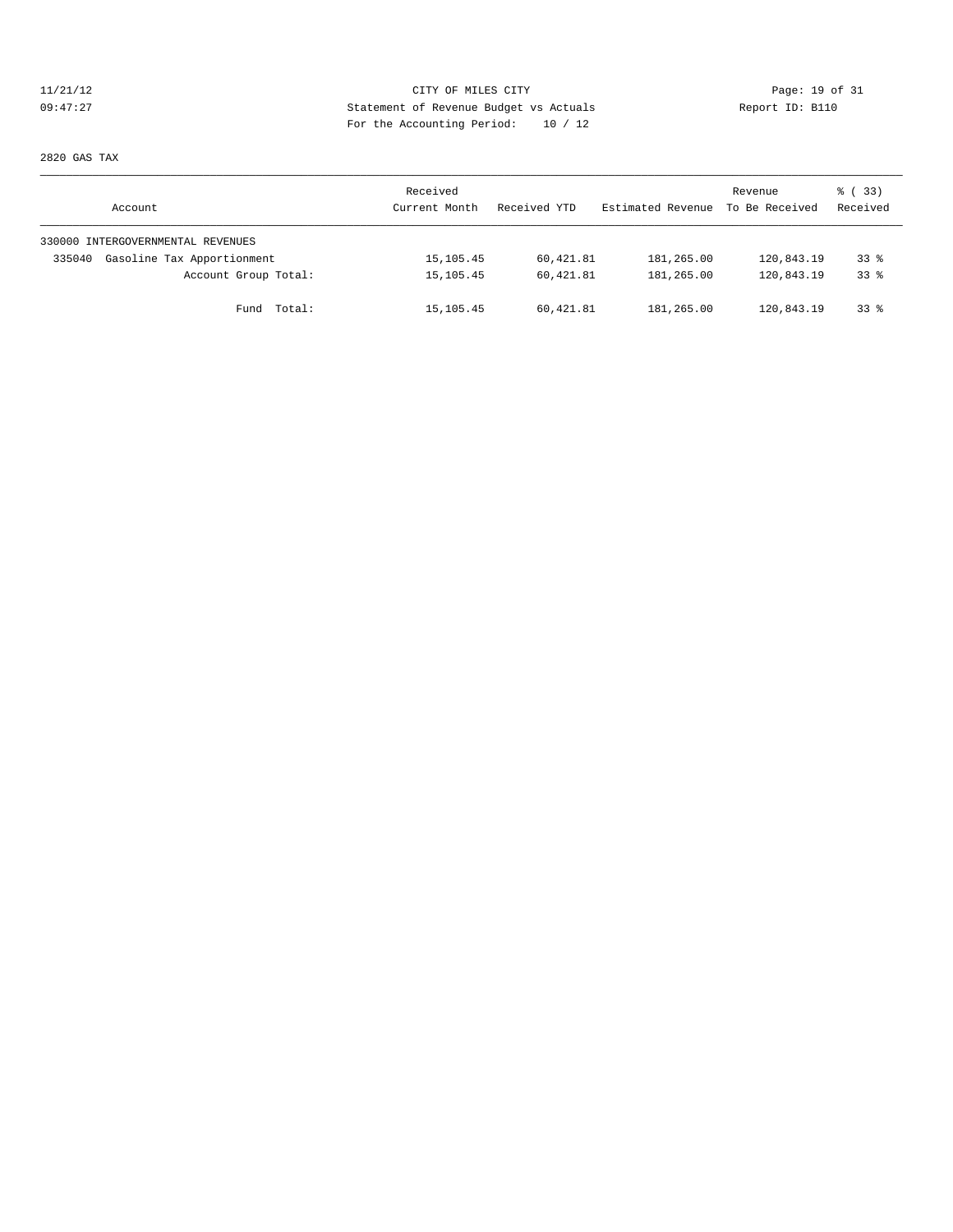# 11/21/12 Page: 20 of 31<br>
21/21/12 Page: 20 of 31<br>
21/21/12 Page: 20 of 31<br>
21/21/12 Page: 20 of 31<br>
21/21/12 Page: 20 of 31<br>
20/21/12 Page: 20 of 31<br>
20/21/12 09:47:27 Statement of Revenue Budget vs Actuals Report ID: B110 For the Accounting Period: 10 / 12

### 2850 911 EMERGENCY

|        |                                   |        | Received      |              |                   | Revenue        | % (33)             |
|--------|-----------------------------------|--------|---------------|--------------|-------------------|----------------|--------------------|
|        | Account                           |        | Current Month | Received YTD | Estimated Revenue | To Be Received | Received           |
|        | 330000 INTERGOVERNMENTAL REVENUES |        |               |              |                   |                |                    |
| 335080 | Basic 911 Funds                   |        | 16,190.30     | 16,190.30    | 65,244.00         | 49,053.70      | $25$ $\frac{6}{5}$ |
| 335081 | Enhanced 911 Funds                |        | 16,318.30     | 16,318.30    | 65,244.00         | 48,925.70      | $25$ %             |
| 335082 | 911 - WIRELESS FUNDS              |        | 19,448.77     | 19,448.77    | 78,217.00         | 58,768.23      | $25$ $%$           |
|        | Account Group Total:              |        | 51,957.37     | 51,957.37    | 208,705.00        | 156,747.63     | $25$ $%$           |
|        | 370000 INVESTMENT EARNINGS        |        |               |              |                   |                |                    |
| 371010 | Investment Earnings               |        | 2.63          | 40.97        | 200.00            | 159.03         | $20*$              |
|        | Account Group Total:              |        | 2.63          | 40.97        | 200.00            | 159.03         | $20*$              |
|        | Fund                              | Total: | 51,960.00     | 51,998.34    | 208,905.00        | 156,906.66     | $25$ $%$           |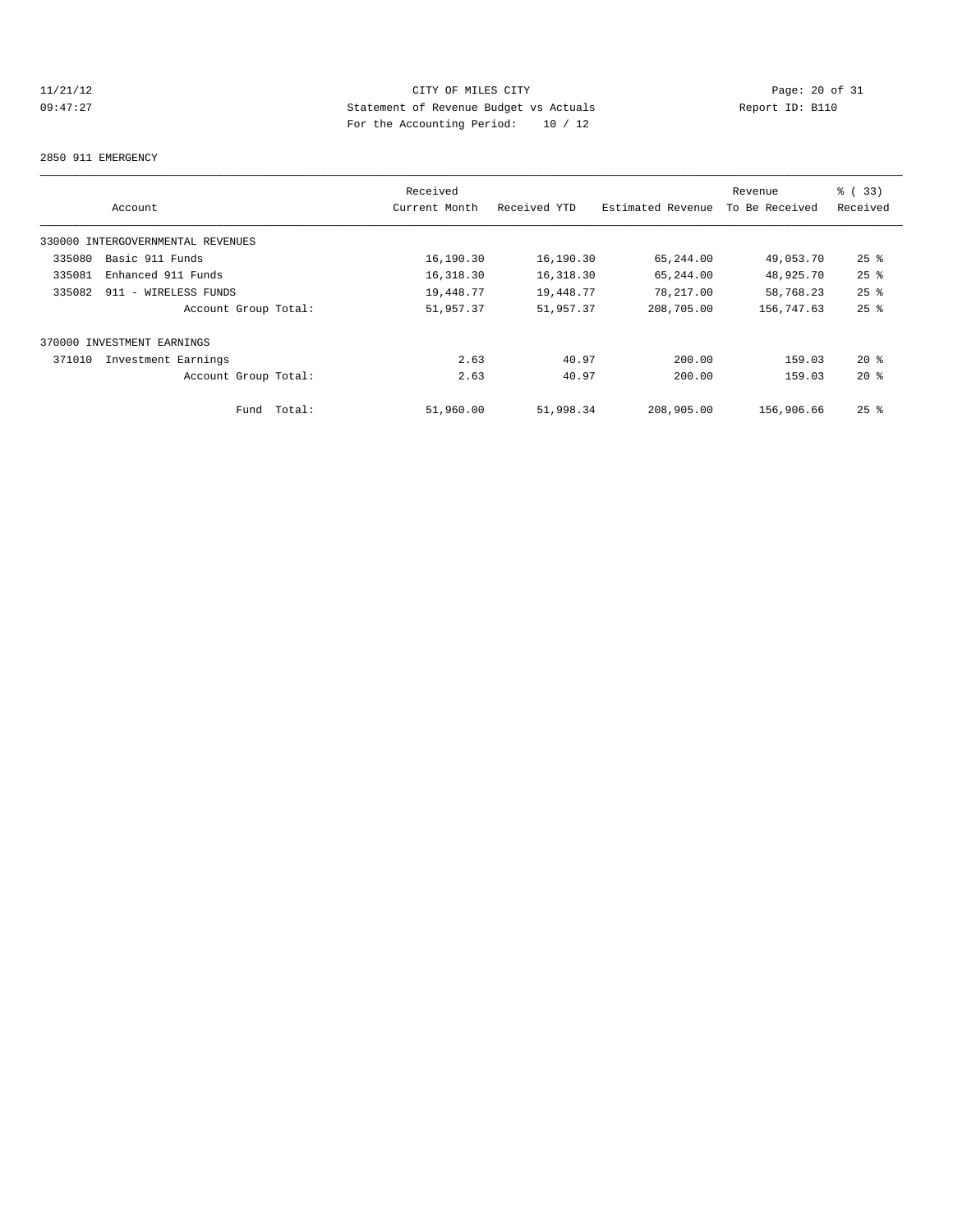# 11/21/12 Page: 21 of 31<br>
21/21/12 Page: 21 of 31<br>
21/21/12 Page: 21 of 31<br>
21/21/12 Page: 21 of 31<br>
2011 Page: 21 of 31<br>
2011 Page: 21<br>
2011 Page: 21<br>
2011 Page: 21<br>
2011 Page: 21<br>
2011 Page: 21<br>
2011 Page: 21<br>
2011 Page: 09:47:27 Statement of Revenue Budget vs Actuals Report ID: B110 For the Accounting Period: 10 / 12

### 2880 LIBRARY GRANTS

|        | Account                           | Received<br>Current Month | Received YTD | Estimated Revenue | Revenue<br>To Be Received | ී (<br>(33)<br>Received |
|--------|-----------------------------------|---------------------------|--------------|-------------------|---------------------------|-------------------------|
|        | 330000 INTERGOVERNMENTAL REVENUES |                           |              |                   |                           |                         |
| 334100 | Library - State Aid               | 1,402.71                  | 1,402.71     | 1,519.00          | 116.29                    | $92*$                   |
| 334101 | HB#193-Interlibrary Loan Reimb    | 3,000.00                  | 3,000.00     | 2,500.00          | $-500.00$                 | $120$ %                 |
| 334105 | Sagebrush Fed/Coal Sev Tax        | 5,417.30                  | 5,417.30     | 5,354.00          | $-63.30$                  | $101$ %                 |
|        | Account Group Total:              | 9,820.01                  | 9,820.01     | 9,373.00          | $-447.01$                 | $105$ %                 |
|        | Total:<br>Fund                    | 9,820.01                  | 9,820.01     | 9,373.00          | $-447.01$                 | 105 <sub>8</sub>        |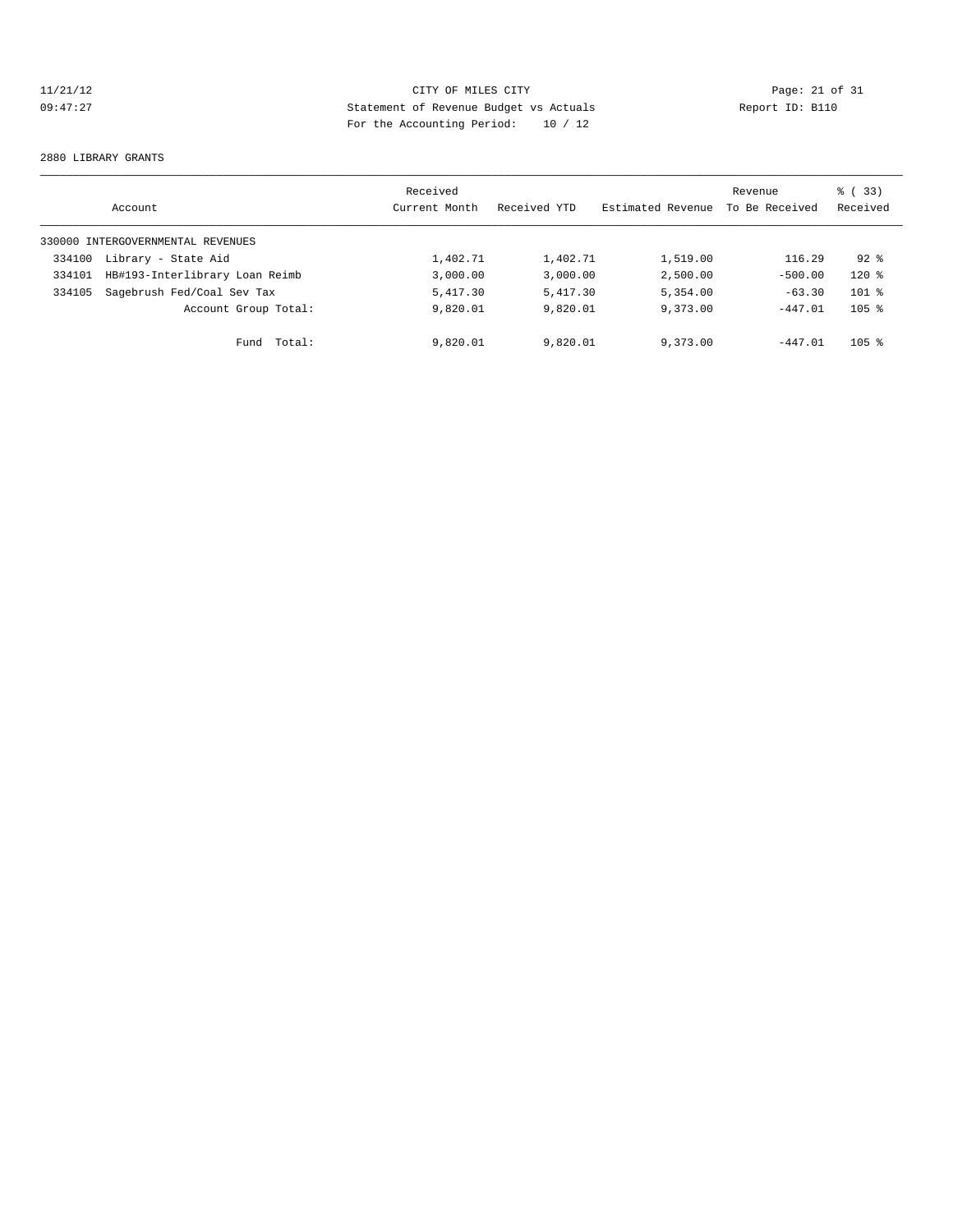# 11/21/12 CITY OF MILES CITY<br>
09:47:27 Page: 22 of 31<br>
Computed by Statement of Revenue Budget vs Actuals<br>
Partha Accounting Davidd: 10 (12) 09:47:27 Statement of Revenue Budget vs Actuals Report ID: B110 For the Accounting Period: 10 / 12

2935 Historic Preservation

|                                        | Received      |              |                   | Revenue        | % (33)         |  |
|----------------------------------------|---------------|--------------|-------------------|----------------|----------------|--|
| Account                                | Current Month | Received YTD | Estimated Revenue | To Be Received | Received       |  |
| 330000<br>INTERGOVERNMENTAL REVENUES   |               |              |                   |                |                |  |
| 334000<br>State Grants                 | 0.00          | 0.00         | 5,500.00          | 5,500.00       | 0 <sup>8</sup> |  |
| Account Group Total:                   | 0.00          | 0.00         | 5,500.00          | 5,500.00       | 0 <sup>8</sup> |  |
| 360000 MISCELLANEOUS REVENUE           |               |              |                   |                |                |  |
| Contributions and Donations<br>365000  | 0.00          | 0.00         | 4,100.00          | 4,100.00       | 0 <sup>8</sup> |  |
| Account Group Total:                   | 0.00          | 0.00         | 4,100.00          | 4,100.00       | 0 <sup>8</sup> |  |
| 380000 OTHER FINANCING SOURCES         |               |              |                   |                |                |  |
| Interfund Operating Transfer<br>383000 | 0.00          | 0.00         | 6,000.00          | 6,000.00       | 0 <sup>8</sup> |  |
| Account Group Total:                   | 0.00          | 0.00         | 6,000.00          | 6,000.00       | 0 <sup>8</sup> |  |
| Fund Total:                            | 0.00          | 0.00         | 15,600.00         | 15,600.00      | 0 <sup>8</sup> |  |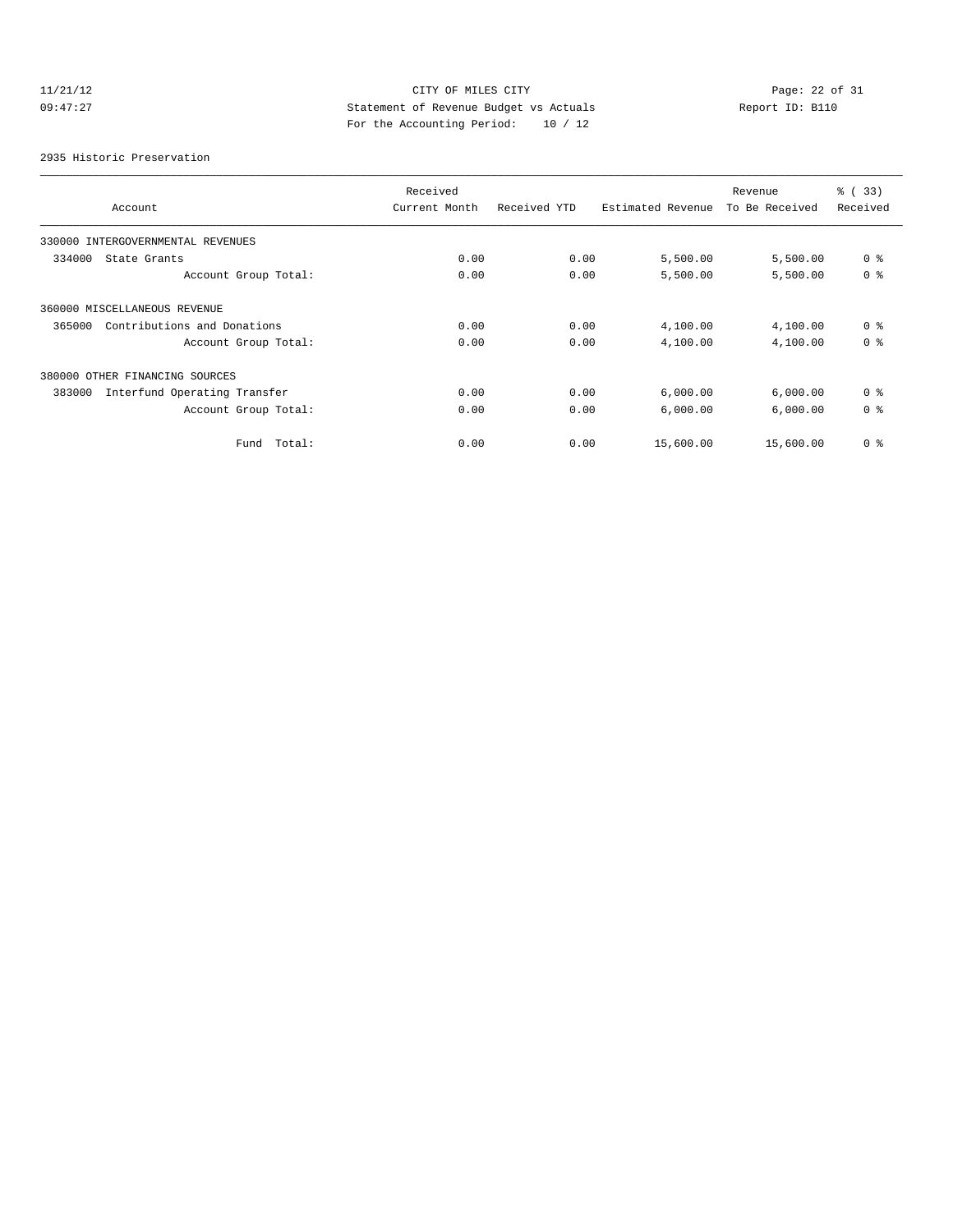# 11/21/12 CITY OF MILES CITY<br>
09:47:27 Page: 23 of 31<br>
20:47:27 Page: 23 of 31<br>
20:47:27 Page: 23 of 31<br>
20:47:27 09:47:27 Statement of Revenue Budget vs Actuals Report ID: B110 For the Accounting Period: 10 / 12

2985 RETIRED SENIOR VOLUNTEER PROG (RSVP)

|        | Account                      | Received<br>Current Month | Received YTD | Estimated Revenue | Revenue<br>To Be Received | % (33)<br>Received  |
|--------|------------------------------|---------------------------|--------------|-------------------|---------------------------|---------------------|
| 330000 | INTERGOVERNMENTAL REVENUES   |                           |              |                   |                           |                     |
| 331165 | RSVP FEDERAL GRANTS          | 14,557.00                 | 29,114.00    | 58,228.00         | 29,114.00                 | 50%                 |
|        | Account Group Total:         | 14,557.00                 | 29,114.00    | 58,228.00         | 29,114.00                 | 50%                 |
|        | 360000 MISCELLANEOUS REVENUE |                           |              |                   |                           |                     |
| 362020 | MISC REVENUE                 | 314.50                    | 5,130.02     | 10,000.00         | 4,869.98                  | $51$ $%$            |
| 365000 | Contributions and Donations  | 0.00                      | 194.00       | 2,746.00          | 2,552.00                  | 7 %                 |
|        | Account Group Total:         | 314.50                    | 5,324.02     | 12,746.00         | 7,421.98                  | $42*$               |
|        | 370000 INVESTMENT EARNINGS   |                           |              |                   |                           |                     |
| 371010 | Investment Earnings          | 1.35                      | 9.59         | 0.00              | $-9.59$                   | $***$ $\frac{6}{5}$ |
|        | Account Group Total:         | 1.35                      | 9.59         | 0.00              | $-9.59$                   | $***$ $ -$          |
|        | Fund Total:                  | 14,872.85                 | 34,447.61    | 70,974.00         | 36,526.39                 | 49 %                |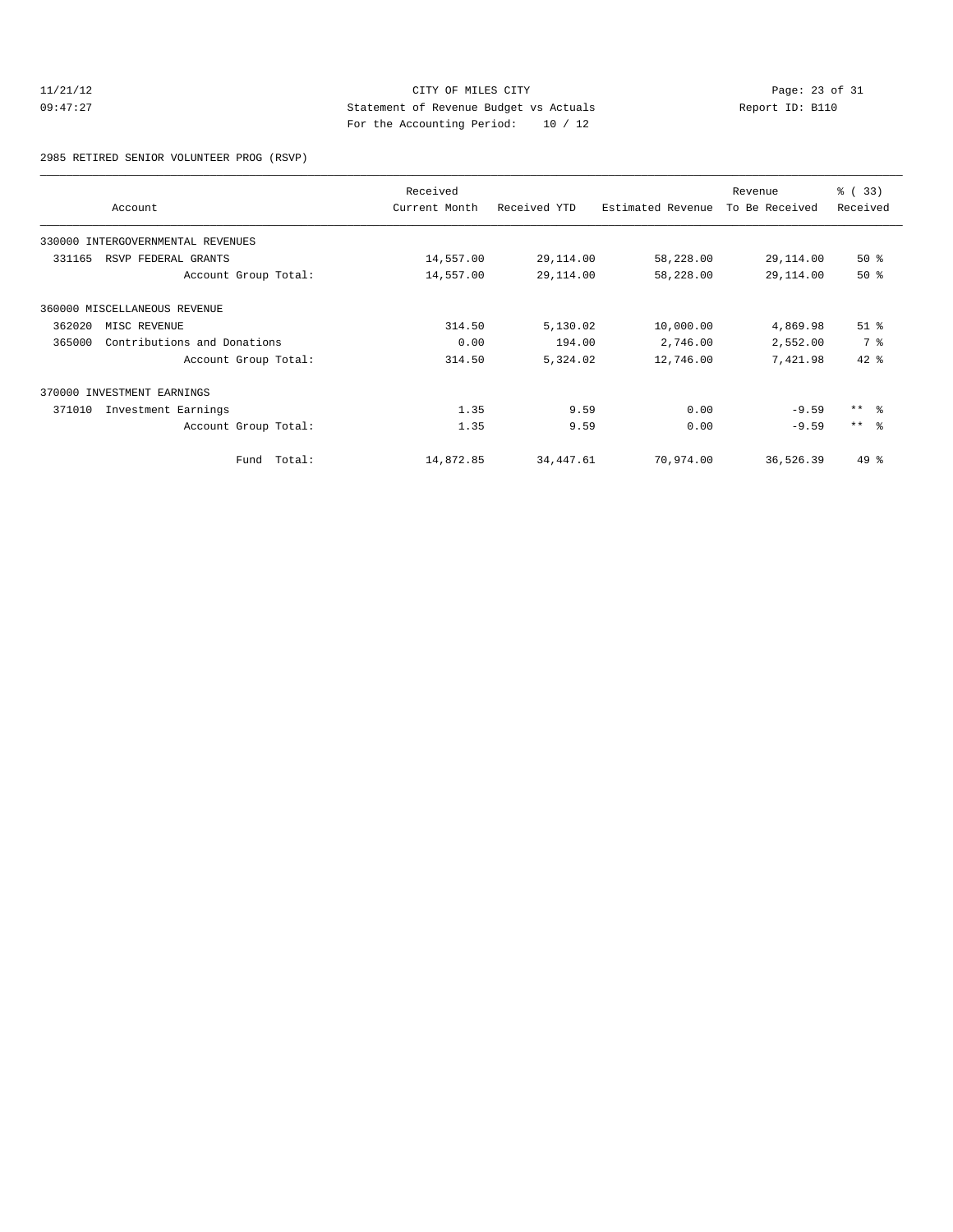# 11/21/12 Page: 24 of 31 09:47:27 Statement of Revenue Budget vs Actuals Report ID: B110 For the Accounting Period: 10 / 12

3300 Judgement & Losses-Power Settlement

|              | Account                                | Received<br>Current Month | Received YTD | Estimated Revenue | Revenue<br>To Be Received | 8 (33)<br>Received |  |
|--------------|----------------------------------------|---------------------------|--------------|-------------------|---------------------------|--------------------|--|
| 310000 TAXES |                                        |                           |              |                   |                           |                    |  |
| 311010       | Real Property Taxes                    | 1.02                      | 11.81        | 0.00              | $-11.81$                  | $***$ %            |  |
| 312000       | Penalty & Interest on Delinquent Taxes | 0.39                      | 4.24         | 0.00              | $-4.24$                   | $***$ %            |  |
|              | Account Group Total:                   | 1.41                      | 16.05        | 0.00              | $-16.05$                  | $***$ %            |  |
|              | Fund Total:                            | 1.41                      | 16.05        | 0.00              | $-16.05$                  | $***$ 8            |  |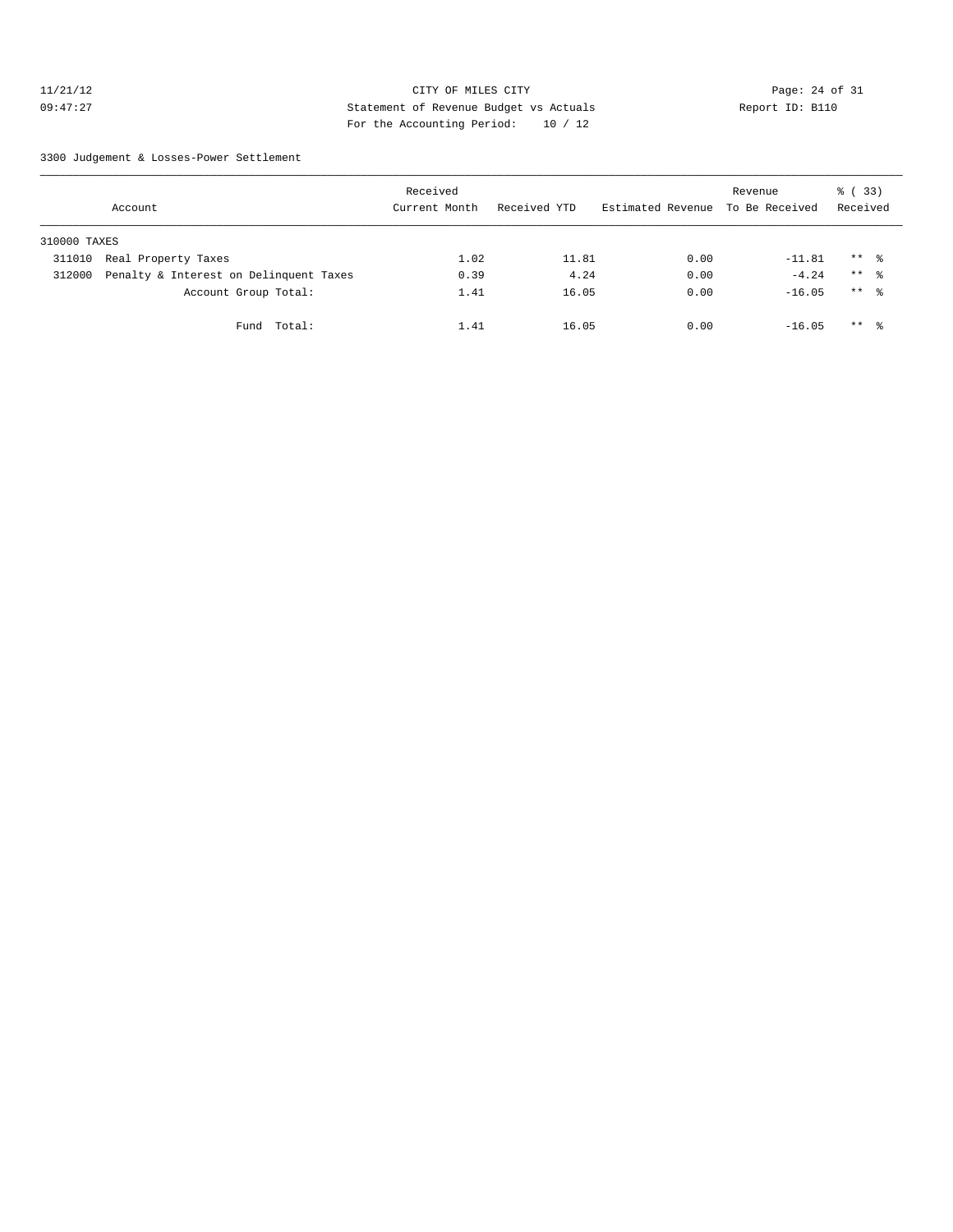# 11/21/12 Page: 25 of 31 09:47:27 Statement of Revenue Budget vs Actuals Report ID: B110 For the Accounting Period: 10 / 12

4000 General Fund Capitol Improvement Fund

| Account                       |                      | Received<br>Current Month | Received YTD | Estimated Revenue To Be Received | Revenue   | % (33)<br>Received |
|-------------------------------|----------------------|---------------------------|--------------|----------------------------------|-----------|--------------------|
| 370000 INVESTMENT EARNINGS    |                      |                           |              |                                  |           |                    |
| Investment Earnings<br>371010 |                      | 41.51                     | 154.49       | 0.00                             | $-154.49$ | $***$ %            |
|                               | Account Group Total: | 41.51                     | 154.49       | 0.00                             | $-154.49$ | $***$ $\approx$    |
|                               | Fund Total:          | 41.51                     | 154.49       | 0.00                             | $-154.49$ | $***$ %            |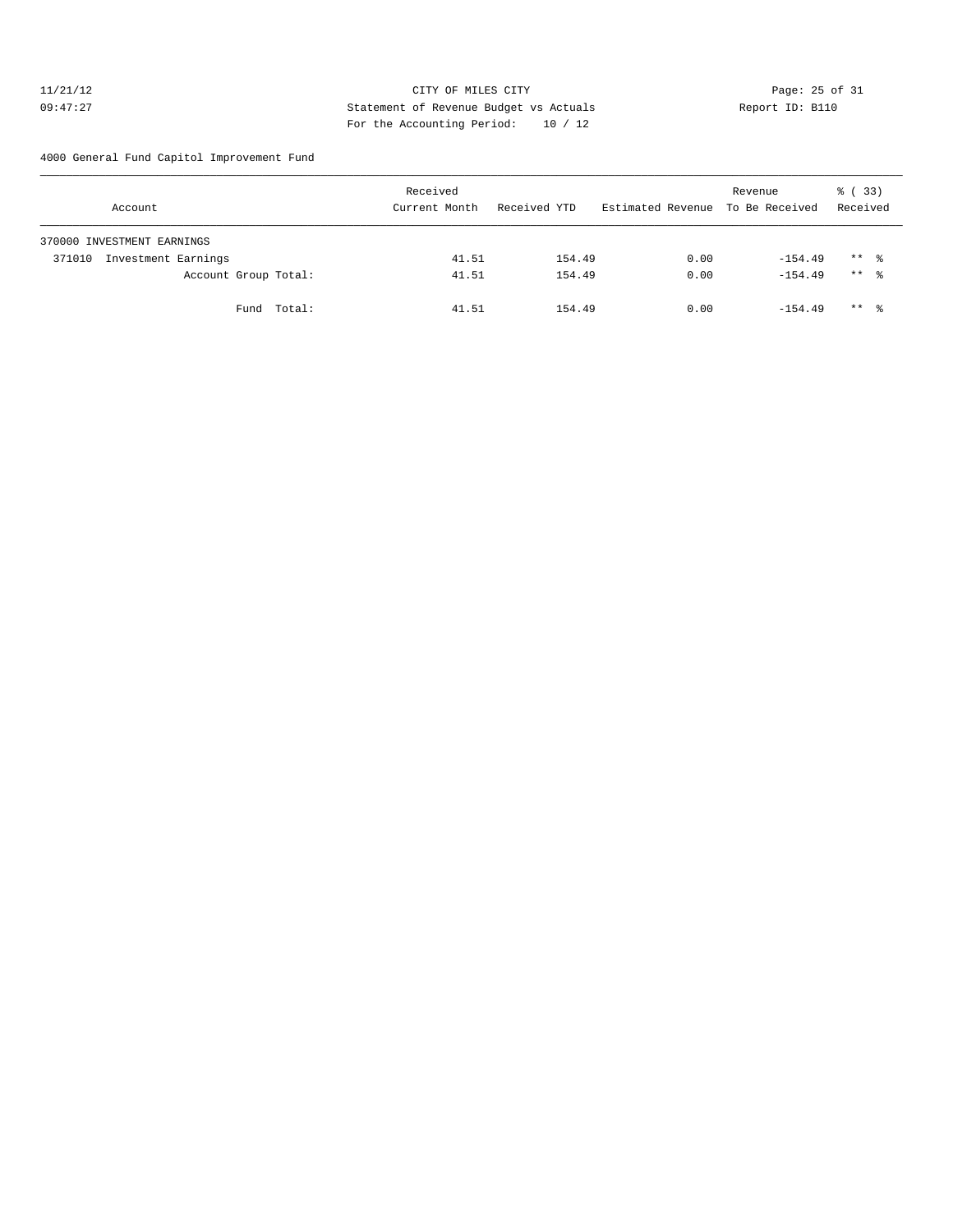# 11/21/12 Page: 26 of 31 09:47:27 Statement of Revenue Budget vs Actuals Report ID: B110 For the Accounting Period: 10 / 12

4060 CAPITAL IMPROV-PUBLIC WORKS

|        | Account                             | Received<br>Current Month | Received YTD | Estimated Revenue To Be Received | Revenue     | % (33)<br>Received      |
|--------|-------------------------------------|---------------------------|--------------|----------------------------------|-------------|-------------------------|
|        |                                     |                           |              |                                  |             |                         |
|        | 320000 LICENSES AND PERMITS         |                           |              |                                  |             |                         |
| 323040 | Other Miscellaneous Permits         | 100.00                    | 1,115.00     | 2,500.00                         | 1,385.00    | 45%                     |
|        | Account Group Total:                | 100.00                    | 1,115.00     | 2,500.00                         | 1,385.00    | 45%                     |
|        | 340000 Charges for Services         |                           |              |                                  |             |                         |
|        | 343014 Street Cleaning              | 0.00                      | 0.00         | 8,490.00                         | 8,490.00    | 0 <sup>8</sup>          |
| 343016 | Prkg Vio/Off Str-Impnd Fees         | 30.00                     | 386.50       | 500.00                           | 113.50      | $77*$                   |
| 343018 | Sale of Street & Roadway Materials  | 2,409.75                  | 2,824.25     | 0.00                             | $-2,824.25$ | $***$ $%$               |
|        | Account Group Total:                | 2,439.75                  | 3,210.75     | 8,990.00                         | 5,779.25    | 36 <sup>8</sup>         |
|        | 360000 MISCELLANEOUS REVENUE        |                           |              |                                  |             |                         |
| 362020 | MISC REVENUE                        | 0.00                      | 161.00       | 0.00                             | $-161.00$   | $***$ $=$ $\frac{6}{5}$ |
| 367000 | Sale of Junk or Salvage             | 510.00                    | 510.00       | 0.00                             | $-510.00$   | $***$<br>ം ക            |
|        | Account Group Total:                | 510.00                    | 671.00       | 0.00                             | $-671.00$   | $***$ $\approx$         |
|        | 370000 INVESTMENT EARNINGS          |                           |              |                                  |             |                         |
| 371010 | Investment Earnings                 | 12.87                     | 59.83        | 0.00                             | $-59.83$    | $***$<br>్లి            |
|        | Account Group Total:                | 12.87                     | 59.83        | 0.00                             | $-59.83$    | $***$ $\approx$         |
|        | 380000 OTHER FINANCING SOURCES      |                           |              |                                  |             |                         |
|        | 383000 Interfund Operating Transfer | 0.00                      | 0.00         | 20,000.00                        | 20,000.00   | 0 <sup>8</sup>          |
|        | Account Group Total:                | 0.00                      | 0.00         | 20,000.00                        | 20,000.00   | 0 <sup>8</sup>          |
|        | Fund Total:                         | 3,062.62                  | 5,056.58     | 31,490.00                        | 26, 433.42  | 16 <sup>8</sup>         |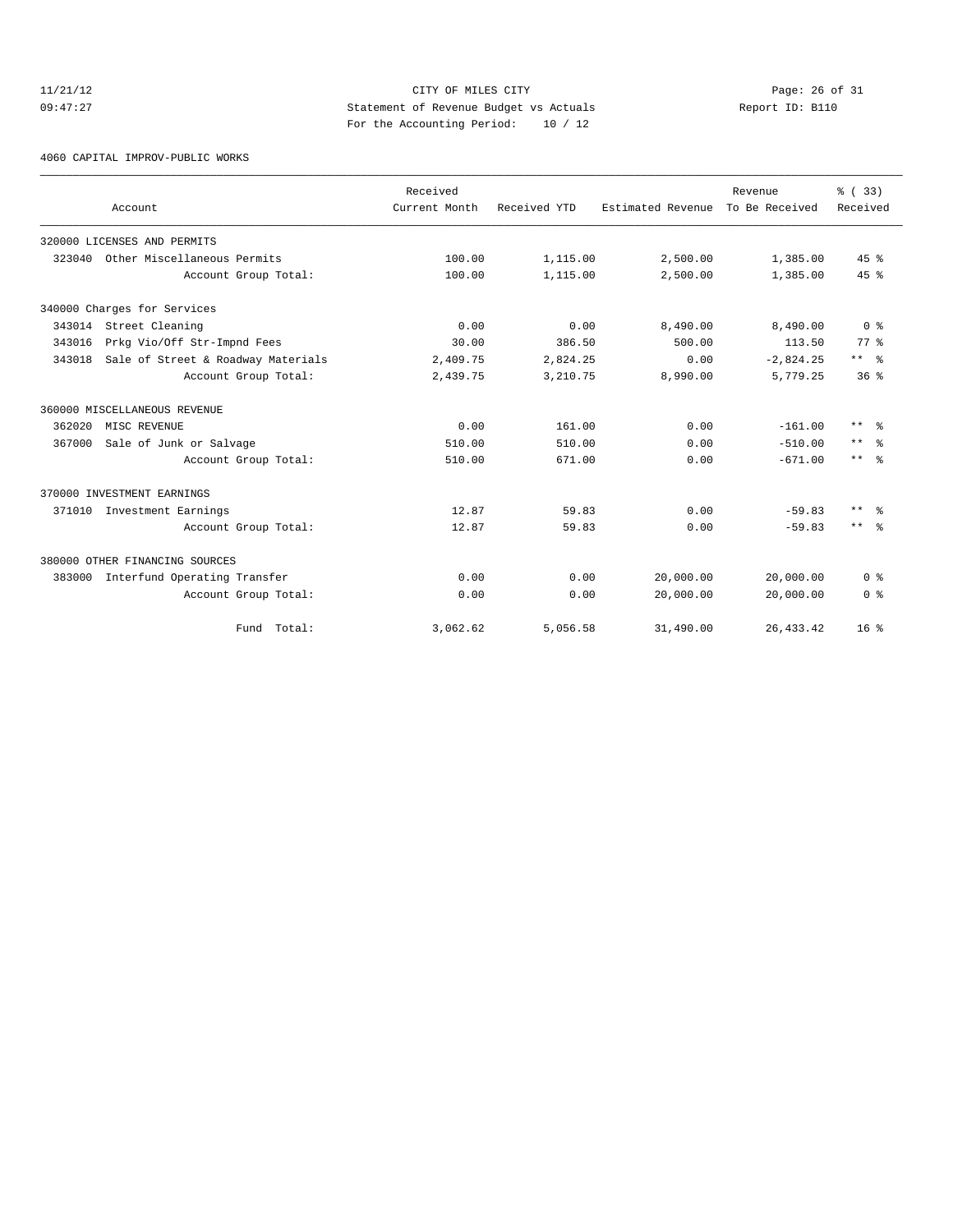# 11/21/12 Page: 27 of 31 09:47:27 Statement of Revenue Budget vs Actuals Report ID: B110 For the Accounting Period: 10 / 12

### 5210 WATER UTILITY

|        |                                           | Received      |              |                   | Revenue        | % ( 33)                   |
|--------|-------------------------------------------|---------------|--------------|-------------------|----------------|---------------------------|
|        | Account                                   | Current Month | Received YTD | Estimated Revenue | To Be Received | Received                  |
|        | 330000 INTERGOVERNMENTAL REVENUES         |               |              |                   |                |                           |
|        | 331075 DEO Grant-EECBG Interface Grant    | 48,400.00     | 48,400.00    | 0.00              | $-48, 400.00$  | $***$<br>$\approx$        |
|        | Account Group Total:                      | 48,400.00     | 48,400.00    | 0.00              | $-48, 400.00$  | $***$ %                   |
|        | 340000 Charges for Services               |               |              |                   |                |                           |
| 341075 | Serv/Cnty-Interlocal Agmt                 | 0.00          | 0.00         | 3,764.00          | 3,764.00       | 0 <sup>8</sup>            |
| 343021 | Metered Water Sales                       | 196, 493.44   | 1,046,594.73 | 1,950,000.00      | 903, 405.27    | $54$ $%$                  |
| 343022 | Unmetered Water Sales/Chrgoffs            | 29.55         | 195.43       | 1,000.00          | 804.57         | $20*$                     |
| 343023 | Bulk Water Sales                          | 29.20         | 802.12       | 4,000.00          | 3,197.88       | $20*$                     |
| 343024 | Sales of Water Materials & Supplies       | 68.83         | 68.83        | 0.00              | $-68.83$       | $***$ $ \frac{6}{9}$      |
| 343025 | Hookup Fee                                | 600.00        | 6,000.00     | 12,000.00         | 6,000.00       | 50%                       |
| 343026 | Water Install/Tap Chrgs/Labor             | 75.00         | 720.00       | 8,000.00          | 7,280.00       | 9 <sub>8</sub>            |
| 343027 | Chq for Wtr Dept. Serv                    | 54.00         | 144.00       | 500.00            | 356.00         | 29%                       |
| 343029 | Curb Stop Replacement Fee                 | 3,606.00      | 14,401.61    | 41,880.00         | 27, 478.39     | $34$ $%$                  |
|        | Account Group Total:                      | 200,956.02    | 1,068,926.72 | 2,021,144.00      | 952, 217.28    | 53%                       |
|        | 360000 MISCELLANEOUS REVENUE              |               |              |                   |                |                           |
| 362040 | \$2.00 State Assessment Fee               | 0.00          | $-4.00$      | 0.00              | 4.00           | $***$<br>ം ക              |
| 366050 | Sale of Junk/Salvage-PD cars              | 4,570.00      | 4,570.00     | 0.00              | $-4,570.00$    | $\star\star$<br>ু         |
| 366060 | Misc - MDU Refund                         | 11,250.00     | 11,250.00    | 0.00              | $-11, 250.00$  | $\star\star$<br>$\approx$ |
| 367000 | Sale of Junk or Salvage                   | 0.00          | 0.00         | 250.00            | 250.00         | 0 <sup>8</sup>            |
|        | Account Group Total:                      | 15,820.00     | 15,816.00    | 250.00            | $-15,566.00$   | $***$ %                   |
|        | 370000 INVESTMENT EARNINGS                |               |              |                   |                |                           |
|        | 371010 Investment Earnings                | 659.32        | 2,993.64     | 6,000.00          | 3,006.36       | 50%                       |
|        | Account Group Total:                      | 659.32        | 2,993.64     | 6,000.00          | 3,006.36       | 50%                       |
|        | 380000 OTHER FINANCING SOURCES            |               |              |                   |                |                           |
|        | 381070 Proceeds from Notes/Loans/Intercap | 0.00          | 0.00         | 19,788.00         | 19,788.00      | 0 <sup>8</sup>            |
|        | Account Group Total:                      | 0.00          | 0.00         | 19,788.00         | 19,788.00      | 0 <sub>8</sub>            |
|        | Fund Total:                               | 265,835.34    | 1,136,136.36 | 2,047,182.00      | 911,045.64     | 55 <sup>8</sup>           |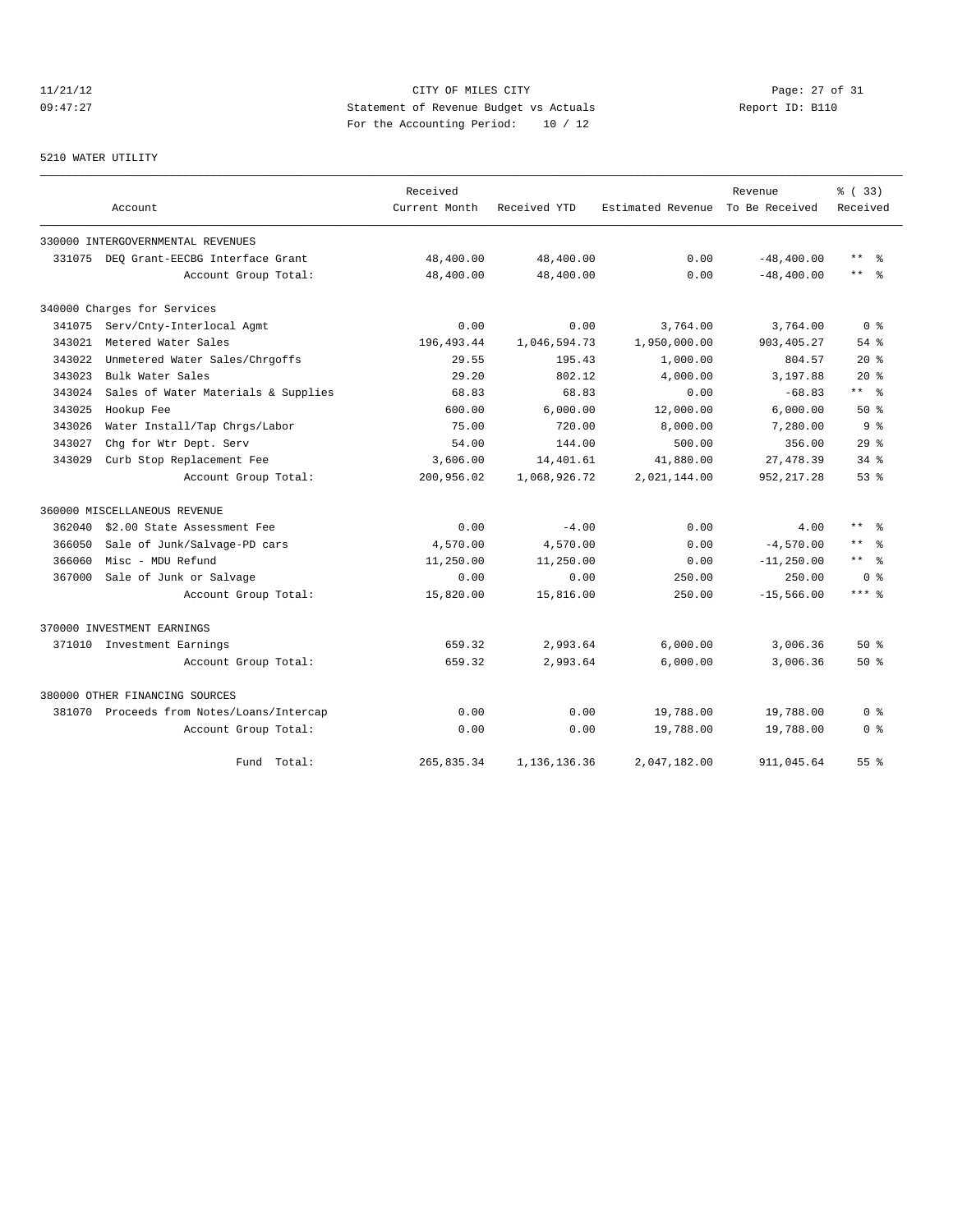# 11/21/12 Page: 28 of 31 09:47:27 Statement of Revenue Budget vs Actuals Report ID: B110 For the Accounting Period: 10 / 12

# 5310 SEWER UTILITY

|        |                                           | Received      |              |                   | Revenue        | % (33)          |
|--------|-------------------------------------------|---------------|--------------|-------------------|----------------|-----------------|
|        | Account                                   | Current Month | Received YTD | Estimated Revenue | To Be Received | Received        |
|        | 330000 INTERGOVERNMENTAL REVENUES         |               |              |                   |                |                 |
|        | 331991 Federal Stimulus                   | 0.00          | 0.00         | 300,000.00        | 300,000.00     | 0 <sup>8</sup>  |
|        | Account Group Total:                      | 0.00          | 0.00         | 300,000.00        | 300,000.00     | 0 <sup>8</sup>  |
|        | 340000 Charges for Services               |               |              |                   |                |                 |
| 341075 | Serv/Cnty-Interlocal Agmt                 | 0.00          | 0.00         | 1,500.00          | 1,500.00       | 0 <sup>8</sup>  |
| 343031 | Sewer Service Charges                     | 90,464.25     | 340,557.54   | 1,028,304.00      | 687,746.46     | 33 <sup>8</sup> |
| 343032 | Sewer Installation Charges/Chrgoffs       | 29.54         | 195.41       | 1,200.00          | 1,004.59       | 16 <sup>8</sup> |
| 343033 | Hookup Fee                                | 240.00        | 2.400.00     | 12,000.00         | 9,600.00       | $20*$           |
| 343034 | Treatment Facilities Fees                 | 395.00        | 1,180.00     | 3,000.00          | 1,820.00       | 39 <sup>8</sup> |
| 343036 | Miscellaneous Sewer Revenue (Labor)       | 1,975.00      | 1,975.00     | 1,500.00          | $-475.00$      | $132*$          |
| 343037 | Baker Road Etc.                           | 653.47        | 2,775.42     | 8,000.00          | 5,224.58       | 35 <sup>8</sup> |
| 343038 | RURAL SWR DIST #1                         | 0.00          | 0.00         | 22,000.00         | 22,000.00      | 0 <sup>8</sup>  |
|        | Account Group Total:                      | 93,757.26     | 349,083.37   | 1,077,504.00      | 728,420.63     | $32$ $%$        |
|        | 360000 MISCELLANEOUS REVENUE              |               |              |                   |                |                 |
| 361010 | Land Rental                               | 0.00          | 2,575.90     | 2,500.00          | $-75.90$       | $103*$          |
| 362000 | Insurance Proceeds                        | 0.00          | 1,445.19     | 0.00              | $-1, 445.19$   | $***$ $ -$      |
| 362020 | MISC REVENUE                              | 0.00          | 0.00         | 1,000.00          | 1,000.00       | 0 <sup>8</sup>  |
|        | Account Group Total:                      | 0.00          | 4,021.09     | 3,500.00          | $-521.09$      | $115$ %         |
|        | 370000 INVESTMENT EARNINGS                |               |              |                   |                |                 |
|        | 371010 Investment Earnings                | 439.84        | 2,124.97     | 3,500.00          | 1,375.03       | $61$ $%$        |
|        | Account Group Total:                      | 439.84        | 2,124.97     | 3,500.00          | 1,375.03       | 61 %            |
|        | 380000 OTHER FINANCING SOURCES            |               |              |                   |                |                 |
|        | 381070 Proceeds from Notes/Loans/Intercap | 0.00          | 0.00         | 1,510,000.00      | 1,510,000.00   | 0 %             |
|        | Account Group Total:                      | 0.00          | 0.00         | 1,510,000.00      | 1,510,000.00   | 0 <sup>8</sup>  |
|        | Total:<br>Fund                            | 94, 197. 10   | 355, 229.43  | 2,894,504.00      | 2,539,274.57   | $12*$           |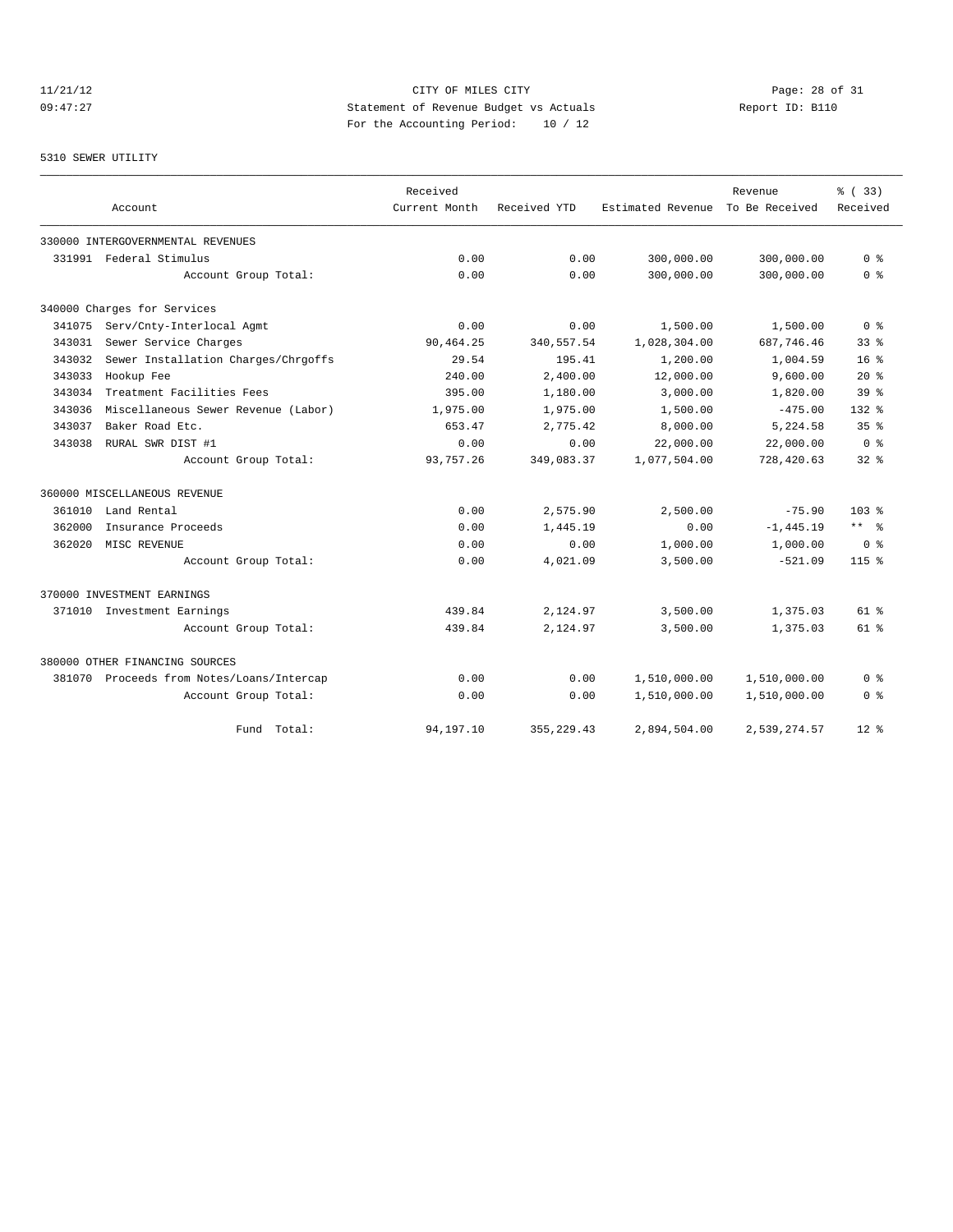# 11/21/12 Page: 29 of 31 09:47:27 Statement of Revenue Budget vs Actuals Report ID: B110 For the Accounting Period: 10 / 12

### 5510 AMBULANCE FUND

|              |                                        | Received      |              |                   | Revenue        | % (33)                             |
|--------------|----------------------------------------|---------------|--------------|-------------------|----------------|------------------------------------|
|              | Account                                | Current Month | Received YTD | Estimated Revenue | To Be Received | Received                           |
| 310000 TAXES |                                        |               |              |                   |                |                                    |
| 311010       | Real Property Taxes                    | 152.09        | 234.61       | 6,500.00          | 6,265.39       | 4%                                 |
| 311020       | Personal Property Taxes                | 0.21          | 6.04         | 650.00            | 643.96         | 1 <sup>8</sup>                     |
| 312000       | Penalty & Interest on Delinquent Taxes | 1.42          | 11.18        | 40.00             | 28.82          | 28 <sup>8</sup>                    |
|              | Account Group Total:                   | 153.72        | 251.83       | 7,190.00          | 6,938.17       | 4%                                 |
|              | 330000 INTERGOVERNMENTAL REVENUES      |               |              |                   |                |                                    |
| 331040       | Medicaid Supplemental Program-State    | 0.00          | 0.00         | 3,700.00          | 3,700.00       | 0 <sup>8</sup>                     |
|              | Account Group Total:                   | 0.00          | 0.00         | 3,700.00          | 3,700.00       | 0 <sup>8</sup>                     |
|              | 340000 Charges for Services            |               |              |                   |                |                                    |
| 341075       | Serv/Cnty-Interlocal Agmt              | 0.00          | 0.00         | 35,747.00         | 35,747.00      | $0 \text{ }$ $\text{ }$ $\text{ }$ |
| 342026       | Ambulance Charges                      | 73,362.94     | 250,120.36   | 824,085.00        | 573,964.64     | $30*$                              |
| 342027       | Ambulance Standby                      | 1,300.00      | 2,300.00     | 7,500.00          | 5,200.00       | 31 <sup>8</sup>                    |
|              | Account Group Total:                   | 74,662.94     | 252,420.36   | 867, 332, 00      | 614, 911.64    | 29%                                |
|              | 360000 MISCELLANEOUS REVENUE           |               |              |                   |                |                                    |
|              | 366010 Misc- From Charge off Accts     | 0.00          | 187.21       | 5,500.00          | 5,312.79       | 3%                                 |
|              | Account Group Total:                   | 0.00          | 187.21       | 5,500.00          | 5,312.79       | 3%                                 |
|              | 370000 INVESTMENT EARNINGS             |               |              |                   |                |                                    |
| 371010       | Investment Earnings                    | 0.00          | 0.00         | 499.00            | 499.00         | 0 <sup>8</sup>                     |
|              | Account Group Total:                   | 0.00          | 0.00         | 499.00            | 499.00         | 0 <sup>8</sup>                     |
|              | Fund Total:                            | 74,816.66     | 252,859.40   | 884, 221.00       | 631,361.60     | 29%                                |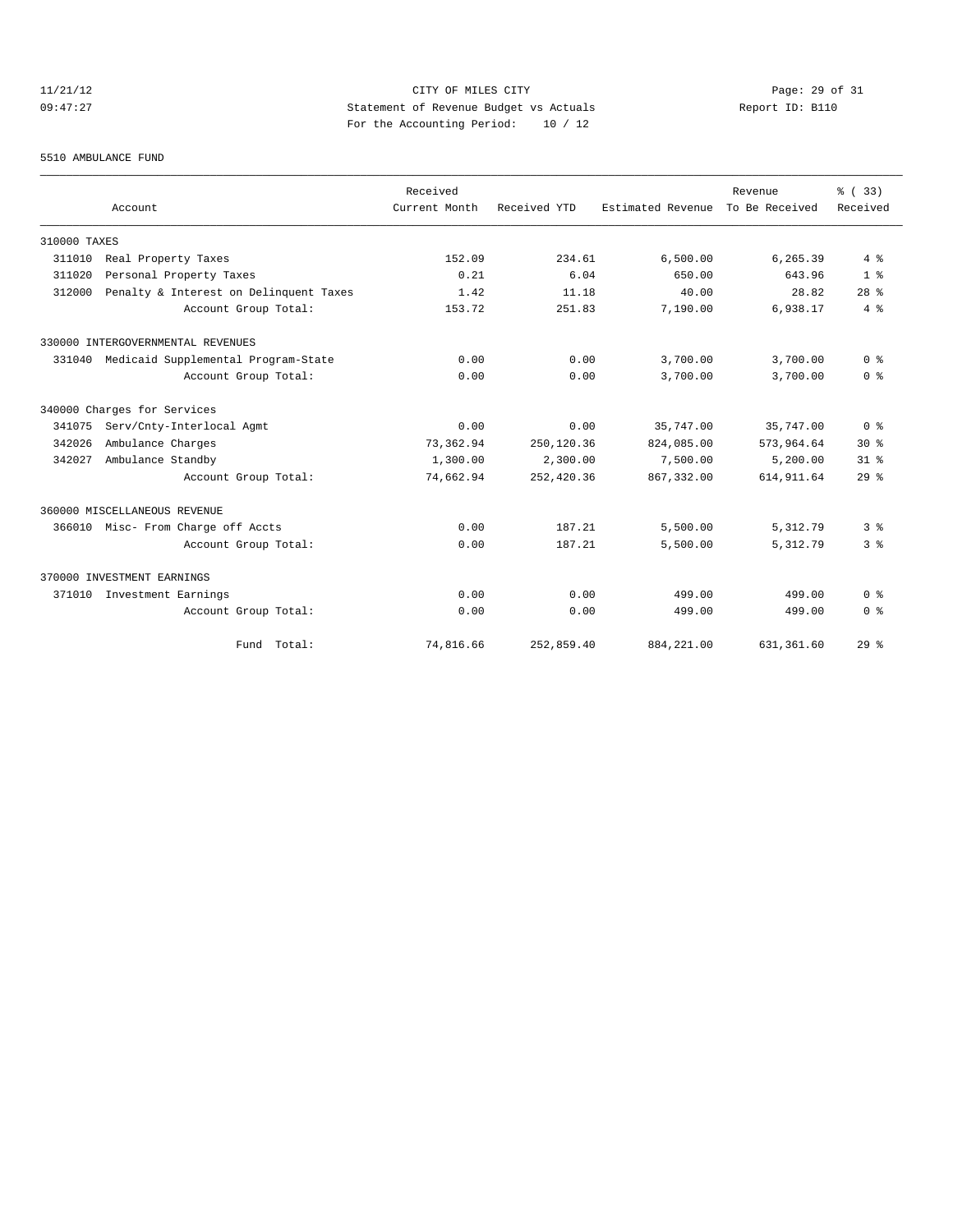# 11/21/12 Page: 30 of 31 09:47:27 Statement of Revenue Budget vs Actuals Report ID: B110 For the Accounting Period: 10 / 12

5610 AIRPORT OPERATING

|              |                                        | Received      |              |                   | Revenue        | % ( 33)         |
|--------------|----------------------------------------|---------------|--------------|-------------------|----------------|-----------------|
|              | Account                                | Current Month | Received YTD | Estimated Revenue | To Be Received | Received        |
| 310000 TAXES |                                        |               |              |                   |                |                 |
| 311010       | Real Property Taxes                    | 225.50        | 332.54       | 9,000.00          | 8,667.46       | 4%              |
| 311020       | Personal Property Taxes                | 0.31          | 8.96         | 1,400.00          | 1,391.04       | 1 <sup>8</sup>  |
| 312000       | Penalty & Interest on Delinquent Taxes | 1.71          | 13.81        | 50.00             | 36.19          | 28 <sup>8</sup> |
|              | Account Group Total:                   | 227.52        | 355.31       | 10,450.00         | 10,094.69      | 3 <sup>8</sup>  |
|              | 330000 INTERGOVERNMENTAL REVENUES      |               |              |                   |                |                 |
| 331129       | Federal Aeronautics Admin Grant        | 0.00          | 1,969.00     | 180,000.00        | 178,031.00     | 1 <sup>8</sup>  |
| 334030       | State Aeronautics Grant                | 0.00          | 0.00         | 5,000.00          | 5,000.00       | 0 <sup>8</sup>  |
|              | Account Group Total:                   | 0.00          | 1,969.00     | 185,000.00        | 183,031.00     | 1 <sup>8</sup>  |
|              | 340000 Charges for Services            |               |              |                   |                |                 |
| 341075       | Serv/Cnty-Interlocal Agmt              | 0.00          | 0.00         | 22,000.00         | 22,000.00      | 0 <sup>8</sup>  |
| 343061       | Landing Fees                           | 146.35        | 631.40       | 10,000.00         | 9,368.60       | 6 %             |
| 343062       | Aviation Fuel                          | 65, 412.14    | 578,390.61   | 380,000.00        | $-198, 390.61$ | $152*$          |
| 343064       | Hangar Rent                            | 2,157.00      | 9,722.00     | 36,223.00         | 26,501.00      | $27$ $\approx$  |
| 343065       | Building Rentals                       | 1,500.00      | 11,834.40    | 51,000.00         | 39,165.60      | $23$ $%$        |
| 343067       | Other - Miscellaneous                  | 0.00          | 0.00         | 5,000.00          | 5,000.00       | 0 <sup>8</sup>  |
|              | Account Group Total:                   | 69, 215.49    | 600,578.41   | 504,223.00        | $-96, 355.41$  | $119*$          |
|              | 360000 MISCELLANEOUS REVENUE           |               |              |                   |                |                 |
| 361010       | Land Rental                            | 650.00        | 15,402.45    | 25,000.00         | 9,597.55       | $62$ $%$        |
| 362020       | MISC REVENUE                           | 354.69        | 1,672.19     | 3,000.00          | 1,327.81       | 56%             |
|              | Account Group Total:                   | 1,004.69      | 17,074.64    | 28,000.00         | 10,925.36      | 61 %            |
|              | 370000 INVESTMENT EARNINGS             |               |              |                   |                |                 |
|              | 371010 Investment Earnings             | 16.45         | 47.63        | 200.00            | 152.37         | $24$ $%$        |
|              | Account Group Total:                   | 16.45         | 47.63        | 200.00            | 152.37         | $24$ %          |
|              | Fund Total:                            | 70,464.15     | 620,024.99   | 727,873.00        | 107,848.01     | 85%             |